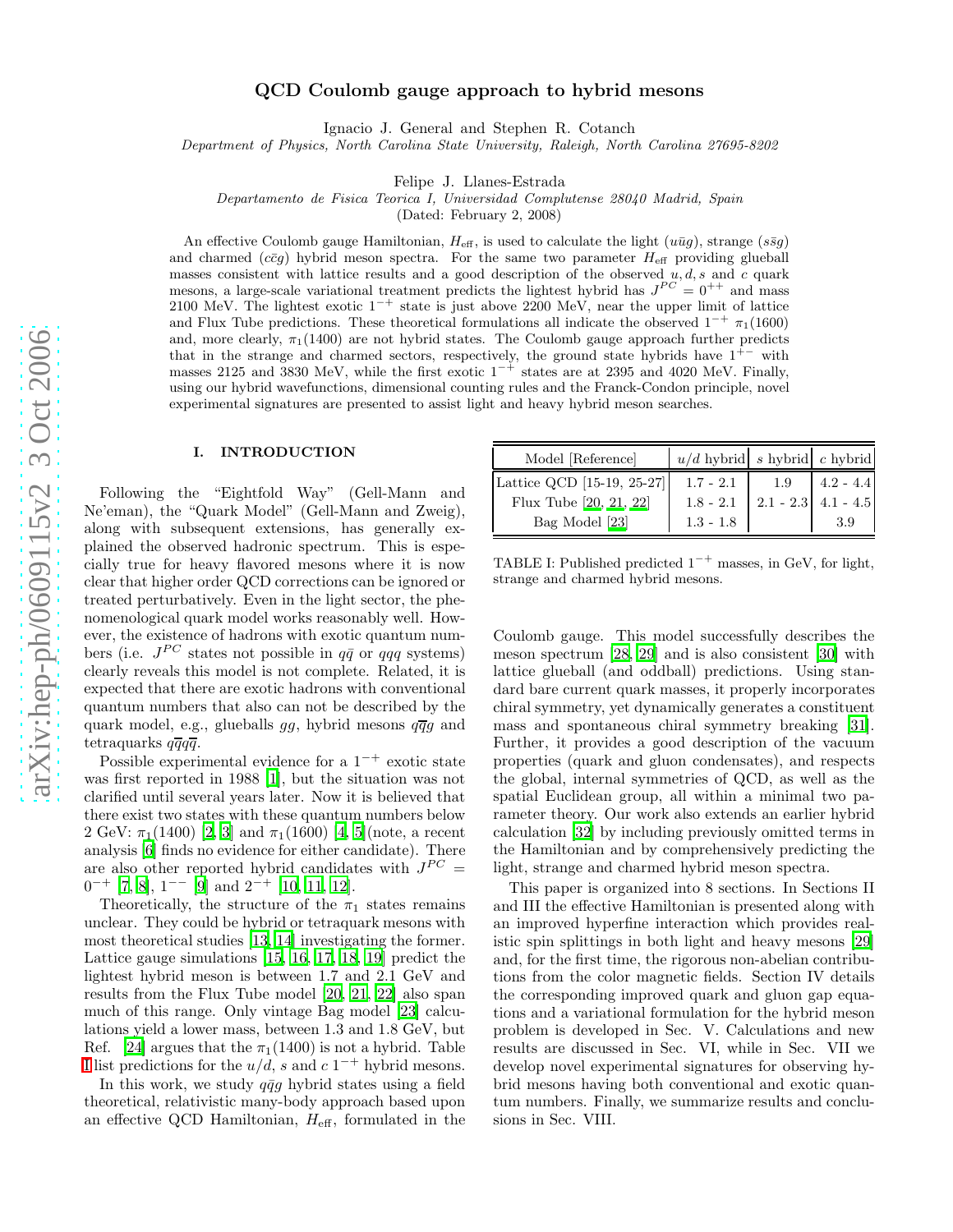# II. EFFECTIVE HAMILTONIAN

Our effective, quark-gluon Hamiltonian is an approximation to the exact Coulomb gauge QCD Hamiltonian [\[33\]](#page-11-29) and is given by (summation over repeated indices is used throughout this paper)

$$
H_{\text{eff}} = H_q + H_g + H_{qg} + H_C \tag{1}
$$

$$
H_q = \int dx \Psi^{\dagger}(\boldsymbol{x})[-i\boldsymbol{\alpha} \cdot \boldsymbol{\nabla} + \beta m] \Psi(\boldsymbol{x}) \qquad (2)
$$

$$
H_g = \frac{1}{2} \int d\boldsymbol{x} \left[ \boldsymbol{\Pi}^a(\boldsymbol{x}) \cdot \boldsymbol{\Pi}^a(\boldsymbol{x}) + \mathbf{B}^a(\boldsymbol{x}) \cdot \mathbf{B}^a(\boldsymbol{x}) \right] (3)
$$

$$
H_{qg} = g \int d\boldsymbol{x} \ \mathbf{J}^a(\boldsymbol{x}) \cdot \mathbf{A}^a(\boldsymbol{x}) \tag{4}
$$

$$
H_C = -\frac{1}{2} \int dx dy \rho^a(x) \hat{V}(|x-y|) \rho^a(y) . \qquad (5)
$$

Here g is the QCD coupling,  $\Psi$  is the quark field with current quark mass  $m$ ,  $\mathbf{A}^a$  are the gluon fields satisfying the transverse gauge condition,  $\nabla \cdot \mathbf{A}^a = 0$ ,  $a = 1, 2, ...8$ ,  $\Pi^a$  are the conjugate fields and  $B^a$  are the non-abelian magnetic fields

$$
\mathbf{B}^a = \nabla \times \mathbf{A}^a + \frac{1}{2}gf^{abc}\mathbf{A}^b \times \mathbf{A}^c . \tag{6}
$$

The color densities,  $\rho^a(x)$ , and quark color currents,  $J^a$ , are related to the fields by

$$
\rho^{a}(\boldsymbol{x}) = \Psi^{\dagger}(\boldsymbol{x}) T^{a} \Psi(\boldsymbol{x}) + f^{abc} \mathbf{A}^{b}(\boldsymbol{x}) \cdot \mathbf{\Pi}^{c}(\boldsymbol{x}) \quad (7)
$$

$$
\mathbf{J}^{a} = \Psi^{\dagger}(\boldsymbol{x}) \alpha T^{a} \Psi(\boldsymbol{x}) , \qquad (8)
$$

where  $T^a = \frac{\lambda^a}{2}$  $\frac{\Lambda^a}{2}$  and  $f^{abc}$  are the  $SU_3$  color matrices and structure constants, respectively.

The bare parton fields have the following normal mode expansions (bare quark spinors u, v, helicity,  $\lambda = \pm 1$ , and color vectors  $\hat{\epsilon}_{\mathcal{C}=1,2,3}$ 

$$
\Psi(x) = \int \frac{dk}{(2\pi)^3} \Psi_C(k) e^{ik \cdot x} \hat{\epsilon}_C \tag{9}
$$

$$
\Psi_{\mathcal{C}}(\mathbf{k}) = u_{\lambda}(\mathbf{k})b_{\lambda\mathcal{C}}(\mathbf{k}) + v_{\lambda}(-\mathbf{k})d_{\lambda\mathcal{C}}^{\dagger}(-\mathbf{k}) \tag{10}
$$

$$
\mathbf{A}^{a}(\boldsymbol{x}) = \int \frac{d\boldsymbol{k}}{(2\pi)^{3}} \frac{1}{\sqrt{2k}} [\mathbf{a}^{a}(\boldsymbol{k}) + \mathbf{a}^{a\dagger}(-\boldsymbol{k})] e^{i\boldsymbol{k}\cdot\boldsymbol{x}} \quad (11)
$$

$$
\mathbf{\Pi}^{a}(\boldsymbol{x}) = -i \int \frac{d\boldsymbol{k}}{(2\pi)^{3}} \sqrt{\frac{k}{2}} [\mathbf{a}^{a}(\boldsymbol{k}) - \mathbf{a}^{a\dagger}(-\boldsymbol{k})] e^{i\boldsymbol{k}\cdot\boldsymbol{x}}, \tag{12}
$$

with the Coulomb gauge transverse condition,  $\mathbf{k} \cdot \mathbf{a}^a(\mathbf{k}) =$  $(-1)^{\mu}k_{\mu}a_{-\mu}^{a}(\boldsymbol{k})=0.$  Here  $b_{\lambda}c(\boldsymbol{k}), d_{\lambda}c(-\boldsymbol{k})$  and  $a_{\mu}^{a}(\boldsymbol{k})$  $(\mu = 0, \pm 1)$  are the bare quark, anti-quark and gluon Fock operators, the latter satisfying the transverse commutation relations,

$$
[a_{\mu}^{a}(\boldsymbol{k}), a_{\mu'}^{b\dagger}(\boldsymbol{k}')] = (2\pi)^{3} \delta_{ab} \delta^{3}(\boldsymbol{k} - \boldsymbol{k}') D_{\mu\mu'}(\boldsymbol{k}) , \quad (13)
$$

with

$$
D_{\mu\mu'}(\mathbf{k}) = \delta_{\mu\mu'} - (-1)^{\mu} \frac{k_{\mu}k_{-\mu'}}{k^2} . \tag{14}
$$

<span id="page-1-0"></span>Confinement is described by a Cornell type potential,

$$
\hat{V}(r = |\boldsymbol{x} - \boldsymbol{y}|) = \hat{V}_C(r) + \hat{V}_L(r) \tag{15}
$$

$$
\hat{V}_C(r) = -\frac{\alpha_s}{r} \tag{16}
$$

$$
\hat{V}_L(r) = \sigma r,\tag{17}
$$

where the string tension,  $\sigma = 0.135 \text{ GeV}^2$ , and  $\alpha_s =$  $\frac{g^2}{4\pi} = 0.4$  have been previously determined. The Fourier transform of  $\hat{V}$  is denoted by V and in momentum space these potentials take the form  $V_L(|p|) = -8\pi\sigma/p^4$ ,  $V_C(|p|) = -4\pi\alpha_s/p^2$ . For comparison and also to provide hadronic structure sensitivity to potential form, we report predictions using a confining potential [\[34\]](#page-11-30) having a renormalization improved short-ranged behavior. This potential was utilized in a previous meson study [\[29](#page-11-25)] and has the momentum space representation

<span id="page-1-1"></span>
$$
V(|p|) = \begin{cases} -\frac{8.04}{p^2} \frac{\ln^{-0.62}(\frac{p^2}{m_g^2} + 0.82)}{\ln^{0.8}(\frac{p^2}{m_g^2} + 1.41)} & p > m_g\\ -\frac{12.25 m_g^{1.93}}{p^{3.93}} & p < m_g \end{cases} \tag{18}
$$

The parameter  $m<sub>g</sub>$  sets the string tension and is related to  $\sigma$  by  $m_g \approx \sqrt{8\pi\sigma/12.25} \approx 600$  MeV.

# III. HAMILTONIAN  $g^2$  CORRECTIONS

As mentioned above, a previous hybrid application [\[32](#page-11-28)] used this Hamiltonian but set the QCD coupling, g, to zero. This truncation eliminated the quark-gluon interaction,  $\mathbf{J}^a \cdot \mathbf{A}^a$ , or "hyperfine" term, Eq. (4), and also the non-linear (non-abelian) component of the color magnetic fields, Eqs. (3, 6). Now, both are included so that the non-confining part of the Hamiltonian is consistent to order  $g^2$ .

### A. Hyperfine correction

Following [\[29](#page-11-25)], the Hamiltonian term  $H_{qg}$  containing the  $\mathbf{J}^a \cdot \mathbf{A}^a$  operators is included using perturbation theory to second order in g. Then, integrating over the gluonic degrees of freedom yields an effective quark hyperfine interaction with a  $\mathbf{J}^a \cdot \mathbf{J}^a$  form. This contribution is represented by the Feynman diagrams in Fig. [1.](#page-2-0)

The resulting transverse hyperfine interaction is

$$
V_T = \frac{1}{2} \iint dx dy J_i^a(\boldsymbol{x}) \hat{U}_{ij}(\boldsymbol{x}, \boldsymbol{y}) J_j^a(\boldsymbol{y}), \qquad (19)
$$

where the kernel reflects the transverse gauge

$$
\hat{U}_{ij}(\boldsymbol{x}, \boldsymbol{y}) = \left(\delta_{ij} - \frac{\nabla_i \nabla_j}{\nabla^2}\right)_{\boldsymbol{x}} \hat{U}(|\boldsymbol{x} - \boldsymbol{y}|). \qquad (20)
$$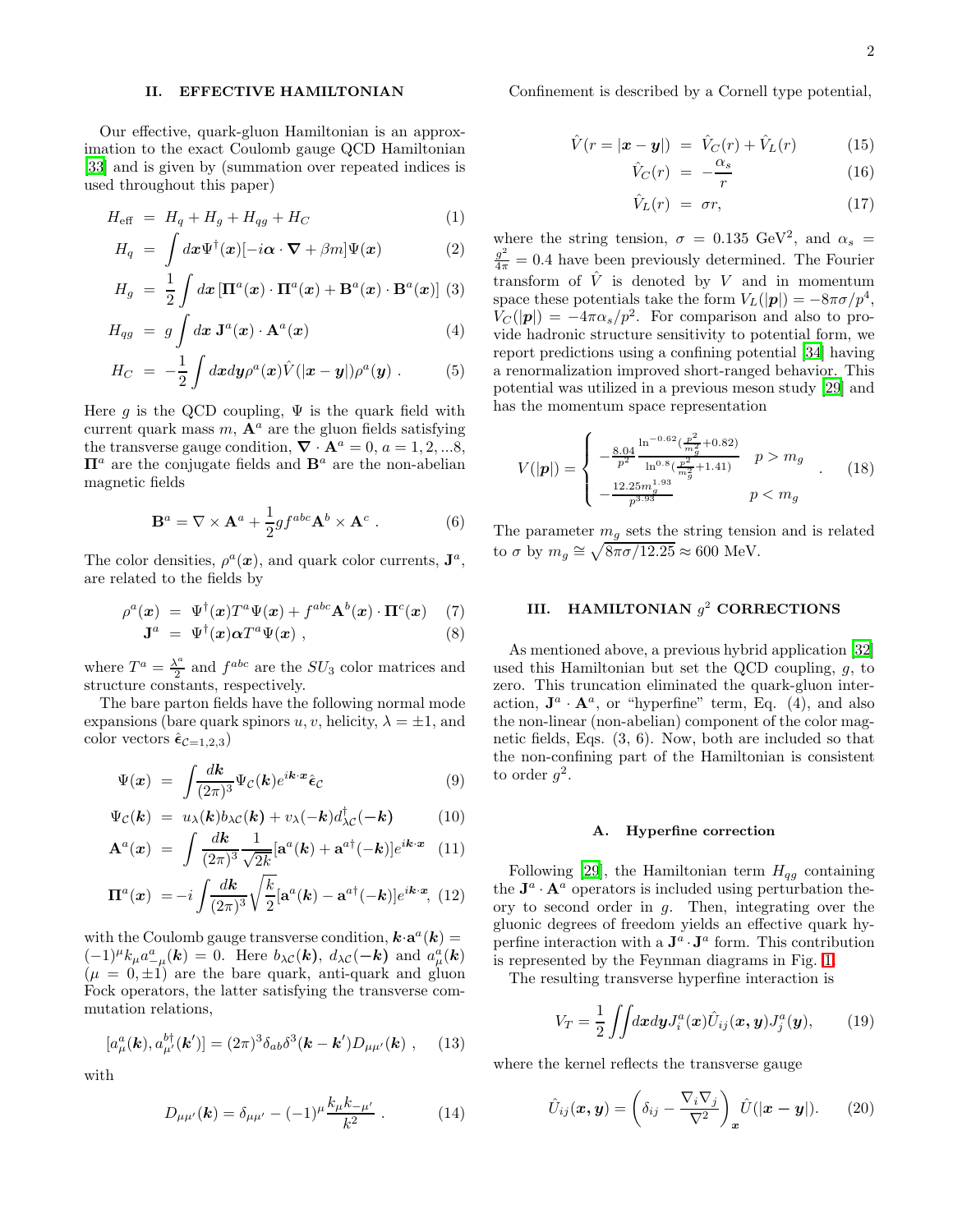

<span id="page-2-0"></span>FIG. 1: The hyperfine correction entails the exchange of a gluon between q and  $\overline{q}$  and  $q\overline{q}$  annihilation.

For  $\hat{U}$  we choose a modified Yukawa potential which incorporates a dynamical mass,  $m<sub>g</sub> = 600$  MeV, for the exchanged gluon as explained in [\[29](#page-11-25)]. Fourier transforming to momentum space, this continuous potential takes the form

$$
U(p) = \begin{cases} -\frac{8.04}{p^2} \frac{\ln^{-0.62}(\frac{p^2}{m_g^2} + 0.82)}{\ln^{0.8}(\frac{p^2}{m_g^2} + 1.41)} & p > m_g \\ -\frac{24.50}{p^2 + m_g^2} & p < m_g \end{cases}
$$
 (21)



<span id="page-2-1"></span>FIG. 2: The non-abelian correction with triple gluon vertices.

#### B. Non-abelian correction

Similarly, the non-abelian components of the color magnetic fields,  $gf^{abc} \mathbf{A}^b \times \mathbf{A}^c$ , in the kinetic energy are also included perturbatively through  $(\mathbf{J}^a \cdot \mathbf{A}^a)(\mathbf{B}^a \cdot \mathbf{B}^a)$ . The resulting non-abelian interaction is represented by the Feynman diagram in Fig. [2](#page-2-1) and is given by

$$
V_{NA} = \frac{1}{4} \iint dx dy f^{abc} \varepsilon_{ijk} \varepsilon_{ilm} [J_h^a(\mathbf{y}) (\nabla_j^{(\mathbf{x})} \hat{U}_{kh}(\mathbf{x}, \mathbf{y})) A_l^b(\mathbf{x}) A_m^c(\mathbf{x}) +
$$
  
\n
$$
J_h^b(\mathbf{y}) (\nabla_j^{(\mathbf{x})} A_k^a(\mathbf{x})) \hat{U}_{lh}(\mathbf{x}, \mathbf{y}) A_m^c(\mathbf{x}) + J_h^c(\mathbf{y}) (\nabla_j^{(\mathbf{x})} A_k^a(\mathbf{x})) A_l^b(\mathbf{x}) \hat{U}_{mh}(\mathbf{x}, \mathbf{y})].
$$
\n(22)

where  $\hat{U}_{ij}$  is the same kernel appearing in the hyperfine potential.

## IV. GAP EQUATION

Having defined the model Hamiltonian, the next step is to calculate the ground state. Since we are free to expand the field operators in any complete basis, we follow the Bardeen-Cooper-Schriffer (BCS) method and perform a Bogoliubov-Valatin rotation,

$$
B_{\lambda C}(\mathbf{k}) = \cos \frac{\theta_k}{2} b_{\lambda C}(\mathbf{k}) - \lambda \sin \frac{\theta_k}{2} d_{\lambda C}^{\dagger}(-\mathbf{k})
$$
  

$$
D_{\lambda C}(-\mathbf{k}) = \cos \frac{\theta_k}{2} d_{\lambda C}(-\mathbf{k}) + \lambda \sin \frac{\theta_k}{2} b_{\lambda C}^{\dagger}(\mathbf{k})
$$
  

$$
\alpha^a(\mathbf{k}) = \cosh \Theta_k \mathbf{a}^a(\mathbf{k}) + \sinh \Theta_k \mathbf{a}^{a \dagger}(-\mathbf{k}) , (23)
$$

which transforms the bare particle operators  $\mathbf{a}^a$ ,  $b_{\lambda}c$  and  $d_{\lambda}c$  into the dressed, quasi-particle operators  $\alpha^a$ ,  $B_{\lambda}c$ and  $D_{\lambda}c$ , respectively. Now the fields are

$$
\Psi_{\mathcal{C}}(\mathbf{k}) = \mathcal{U}_{\lambda}(\mathbf{k})B_{\lambda\mathcal{C}}(\mathbf{k}) + \mathcal{V}_{\lambda}(-\mathbf{k})D_{\lambda\mathcal{C}}^{\dagger}(-\mathbf{k}) \n\mathbf{A}^{a}(\mathbf{x}) = \int \frac{d\mathbf{k}}{(2\pi)^{3}} \frac{1}{\sqrt{2\omega_{k}}} [\alpha^{a}(\mathbf{k}) + \alpha^{a\dagger}(-\mathbf{k})]e^{i\mathbf{k}\cdot\mathbf{x}} \n\Pi^{a}(\mathbf{x}) = -i \int \frac{d\mathbf{k}}{(2\pi)^{3}} \sqrt{\frac{\omega_{k}}{2}} [\alpha^{a}(\mathbf{k}) - \alpha^{a\dagger}(-\mathbf{k})]e^{i\mathbf{k}\cdot\mathbf{x}} ,
$$

where  $\omega_k = ke^{-2\Theta_k}$ . Note that the dressed quark expansion remains functionally invariant with respect to the bare case since the quasi-particle spinors have the inverse rotation

$$
\mathcal{U}_{\lambda}(\mathbf{k}) = \cos \frac{\theta_k}{2} u_{\lambda}(\mathbf{k}) - \lambda \sin \frac{\theta_k}{2} v_{\lambda}(-\mathbf{k})
$$

$$
= \frac{1}{\sqrt{2}} \begin{bmatrix} \sqrt{1 + \sin \phi_k} & \chi_{\lambda} \\ \sqrt{1 - \sin \phi_k} & \sigma \cdot \hat{\mathbf{k}} & \chi_{\lambda} \end{bmatrix}
$$
(24)

$$
\mathcal{V}_{\lambda}(-\mathbf{k}) = \cos \frac{\theta_k}{2} v_{\lambda}(-\mathbf{k}) + \lambda \sin \frac{\theta_k}{2} u_{\lambda}(\mathbf{k})
$$

$$
= \frac{1}{\sqrt{2}} \left[ -\sqrt{1 - \sin \phi_k} \, \boldsymbol{\sigma} \cdot \hat{\mathbf{k}} \, \chi_{\lambda} \right]. \quad (25)
$$

Here the quark gap angle,  $\phi_k = \phi(k)$ , is related to the BCS angle  $\theta_k$  by  $tan(\phi_k - \theta_k) = m/k$ . The quasi-particle (BCS) vacuum, defined by  $B_{\lambda\mathcal{C}}|\Omega\rangle = D_{\lambda\mathcal{C}}|\Omega\rangle = \alpha_\mu^a|\Omega\rangle =$ 0, is connected to the bare parton one,  $b_{\lambda\mathcal{C}}|0\rangle = d_{\lambda\mathcal{C}}|0\rangle =$  $a_\mu^a|0\rangle = 0$ , by

$$
|\Omega_{quark}\rangle = e^{-\int \frac{dk}{(2\pi)^3} \lambda \tan \frac{\theta_k}{2} b_{\lambda C}^{\dagger}(\mathbf{k}) d_{\lambda C}^{\dagger}(-\mathbf{k})} |0\rangle
$$

$$
|\Omega_{gluon}\rangle = e^{-\int \frac{d\mathbf{k}}{(2\pi)^3} \frac{1}{2} \tanh \Theta_k D_{\mu\mu'}(\mathbf{k}) a_{\mu}^{a\dagger}(\mathbf{k}) a_{\mu'}^{a\dagger}(-\mathbf{k})} |0\rangle.
$$

The BCS vacuum,  $|\Omega\rangle = |\Omega_{quark}\rangle \otimes |\Omega_{gluon}\rangle$ , now contains quark and gluon condensates (correlated  $q\bar{q}$  and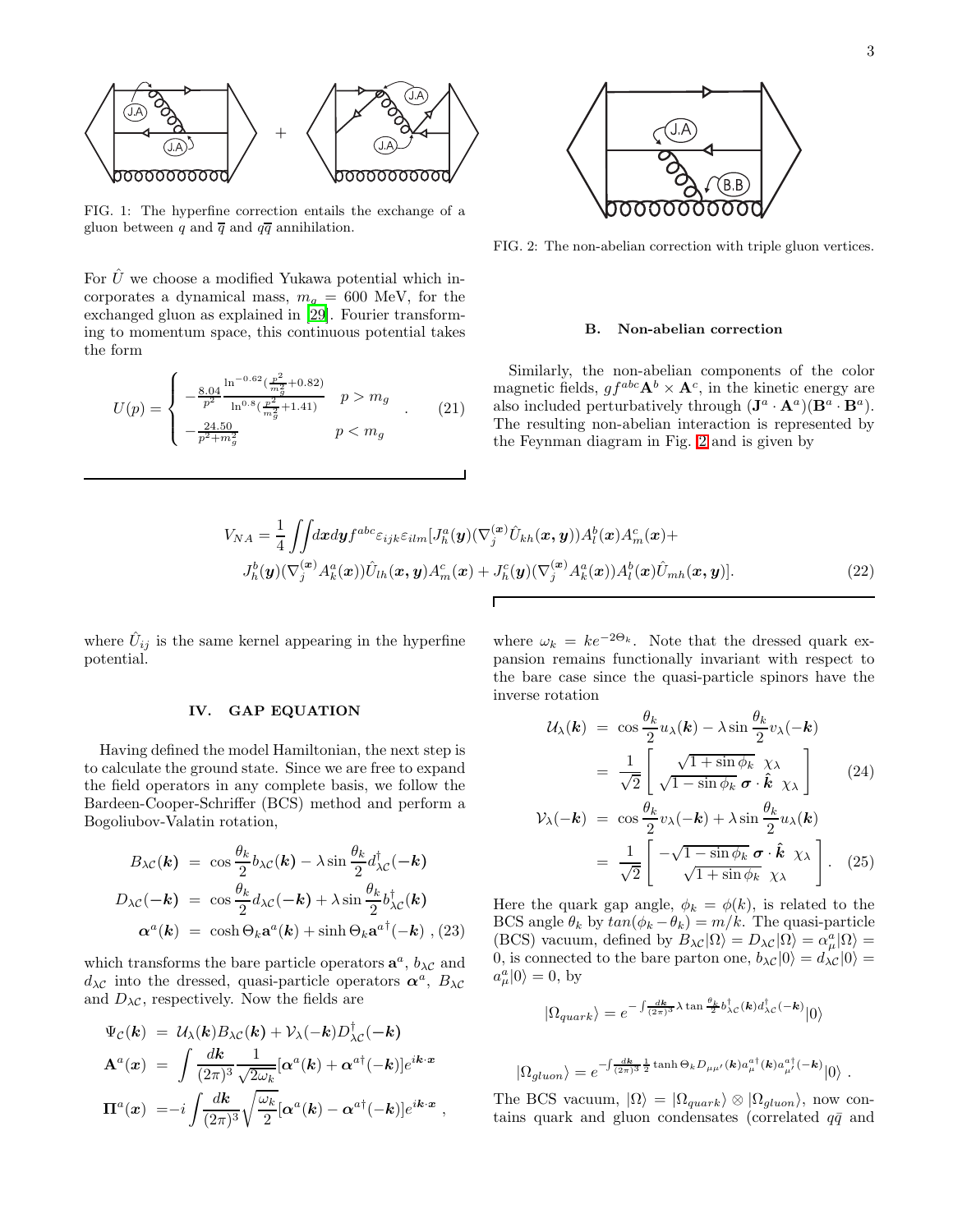gg Cooper pairs). Performing a variational minimization of the vacuum expectation value of the Hamiltonian,  $\delta\langle\Omega|H_{\text{eff}}|\Omega\rangle = 0$ , independently with respect to  $\phi_k$  and  $\omega_k$ , yields the mass gap equations for each sector

$$
ks_k - mc_k = \frac{2}{3} \int \frac{d\mathbf{q}}{(2\pi)^3} \left[ (s_k c_q x - s_q c_k) V(|\mathbf{k} - \mathbf{q}|) - 2c_k s_q U(|\mathbf{k} - \mathbf{q}|) + 2c_q s_k W(|\mathbf{k} - \mathbf{q}|) \right] (26)
$$

<span id="page-3-0"></span>
$$
\omega_k^2 = k^2 - \frac{3}{4} \int \frac{dq}{(2\pi)^3} V(|\mathbf{k} - \mathbf{q}|) [1 + x^2] \left( \frac{\omega_q^2 - \omega_k^2}{\omega_q} \right) + \frac{3}{4} g^2 \int \frac{dq}{(2\pi)^3} \frac{1 - x^2}{\omega_q} ,
$$
\n(27)

where

$$
W(|\mathbf{k} - \mathbf{q}|) \equiv U(|\mathbf{k} - \mathbf{q}|) \frac{x(k^2 + q^2) - qk(1 + x^2)}{|\mathbf{k} - \mathbf{q}|^2},
$$
 (28)

with  $s_k = sin\phi_k$ ,  $c_k = cos\phi_k$  and  $x = \mathbf{k} \cdot \mathbf{q}$ . The last term in Eq. [\(27\)](#page-3-0) originates from the non-abelian component of the gluon kinetic energy. Dimensional analysis of the above integrals reveals that the first equation is UV finite for the linear potential since  $V_L(|p|) = -8\pi\sigma/p^4$ , but not for the Coulomb potential  $V_C(|p|) = -4\pi\alpha_s/p^2$ . In Eq. [\(27\)](#page-3-0) there are both logarithmical and quadratical divergences in the UV region and an integration cutoff,  $\Lambda = 4$  GeV, determined in previous studies is used.

Once the current quark masses are fixed, the gap equations can be solved numerically for the quark and gluon gap angles. Using  $|q\rangle = B_{\lambda C}(\boldsymbol{k})^{\dagger}|\Omega\rangle$  and  $|g\rangle = \alpha_{\mu}^{a}(\boldsymbol{k})^{\dagger}|\Omega\rangle$ , the quark and gluon self-energies are respectively

<span id="page-3-1"></span>
$$
\epsilon_k \equiv \langle q | H_{\text{eff}} | q \rangle = m s_k + k c_k -
$$
  
\n
$$
\frac{2}{3} \int \frac{dq}{(2\pi)^3} \left[ [s_k s_q + c_q c_k x] V(|\mathbf{k} - \mathbf{q}|) + 2 s_k s_q U(|\mathbf{k} - \mathbf{q}|) + 2 c_q c_k W(|\mathbf{k} - \mathbf{q}|) \right]
$$
 (29)

and, for fixed color index a (no sum),

$$
\varepsilon_{k}^{\mu\mu'} \equiv \langle \Omega | \alpha_{\mu}^{a}(\mathbf{k}) H_{\text{eff}} \alpha_{\mu'}^{a}(\mathbf{k})^{\dagger} | \Omega \rangle = \frac{\omega_{k}^{2} + k^{2}}{2\omega_{k}} \delta_{\mu\mu'}
$$

$$
- \frac{3}{4} \int \frac{d\mathbf{q}}{(2\pi)^{3}} V(|\mathbf{k} - \mathbf{q}|) \frac{\omega_{k}^{2} + \omega_{q}^{2}}{\omega_{q} \omega_{k}} D_{\mu\mu'}(\mathbf{q})
$$

$$
+ \frac{9}{2} g^{2} \int \frac{d\mathbf{q}}{(2\pi)^{3}} \frac{1}{2\omega_{k}\omega_{q}} \times [2D_{\mu\mu'}(\mathbf{k}) - D_{\mu\nu}(\mathbf{k}) D_{\nu\nu'}(\mathbf{q}) D_{\nu'\mu'}(\mathbf{k})] , (30)
$$

both of which are infrared divergent in the presence of an infrared enhanced kernel. This is a welcomed feature of this approach, as colored states are removed from the spectrum. The infrared divergence cancels however in bound state equations for color singlet states leading to a physical spectrum of mesons and baryons.

# V. HYBRID MESONS

In previous publications [\[28,](#page-11-24) [29](#page-11-25), [30,](#page-11-26) [31](#page-11-27)] we have used this model to study the two-body meson and glueball systems by diagonalizing  $H_{\text{eff}}$  using the Tamm-Dancoff and Random Phase approximations. We also made predictions for three-body glueballs (oddballs) [\[30](#page-11-26)] and published [\[32](#page-11-28)] a brief study of the three-body hybrid meson using a variational treatment. We now extend the latter and also provide more complete details of the variational calculation.

#### A. Wavefunction ansatz and quantum numbers

Following our initial study [\[32\]](#page-11-28), we work in the hybrid center of momentum system and denote the momenta of the dressed quark, anti-quark and gluon by  $q$ ,  $\bar{q}$  and  $g$ , respectively. We then define  $q_{+} \equiv \frac{q_{+}\overline{q}}{2}, q_{-} \equiv q - \overline{q}$  and note that  $g = -q - \overline{q} = -2q_+$ .

The color structure of a  $q\bar{q}g$  hybrid is determined by SU(3) algebra

$$
(3 \otimes \overline{3}) \otimes 8 = (8 \oplus 1) \otimes 8 = (8 \otimes 8) \oplus (8 \otimes 1)
$$
  
= 27 \oplus 10 \oplus 10 \oplus 8 \oplus 8 \oplus 1 \oplus 8. (31)

Note for an overall color singlet the quarks must be in an octet state like the gluon. As discussed below, this leads to a repulsive  $q\bar{q}$  interaction, confirmed by lattice at short range, which raises the mass of the hybrid meson. The hybrid wavefunction will therefore involve the color structure  $T_{\mathcal{C}_1\mathcal{C}_2}^a B_{\mathcal{C}_1}^{\dagger} D_{\mathcal{C}_2}^{\dagger} \alpha^{a\dagger}$  and has the general form

$$
|\Psi^{JPC}\rangle = \iint \frac{dq_+}{(2\pi)^3} \frac{dq_-}{(2\pi)^3} \Phi^{JPC}_{\lambda_1 \lambda_2 \mu}(\boldsymbol{q}_+,\boldsymbol{q}_-) \times
$$
  

$$
T_{c_1 c_2}^a B_{\lambda_1 c_1}^\dagger(\boldsymbol{q}) D_{\lambda_2 c_2}^\dagger(\overline{\boldsymbol{q}}) \alpha_\mu^{a\dagger}(\boldsymbol{g}) |\Omega\rangle , \qquad (32)
$$

which is summed over color and angular momentum magnetic sub-states.

There are five angular momenta in this system, two orbital,  $\mathbf{l}_{\pm}$  (associated with  $\mathbf{q}_{\pm}$ ) having z projections  $m_{\pm}$ , and the 3 spins,  $S_q = S_{\overline{q}} = \overline{1}/2$  and  $S_q = 1$  with projections  $\lambda_1$ ,  $\lambda_2$  and  $\mu$ , respectively. To form states with total angular momentum  $J$ , projection  $m<sub>J</sub>$ , we use the coupling scheme,  $S = S_q + S_{\overline{q}}, j = S_q + l_+, L = j + l_-, J =$  $L + S$ . Then with the appropriate Clebsch-Gordan coefficients, the hybrid wavefunction can be expressed in terms of a radial wavefunction  $F^{JPC}(q_+, q_-)$  and spherical harmonics,  $Y_{l_{+}}^{m_{+}}$  $\tilde{l}_{\pm}^{m_{\pm}}(\boldsymbol{q}_{\pm}),$ 

$$
\Phi_{\lambda_1\lambda_2\mu}^{JPC}(\mathbf{q}_+,\mathbf{q}_-) = F^{JPC}(q_+,q_-)Y_{l_+}^{m_+}(\hat{\mathbf{q}}_+)Y_{l_-}^{m_-}(\hat{\mathbf{q}}_-) \times
$$
  

$$
(-1)^{\frac{1}{2}-\lambda_2} \langle \frac{1}{2} \frac{1}{2}, \lambda_1(-\lambda_2) |Sm_S \rangle (-1)^{\mu} \langle 1l_+, (-\mu)m_+|jm_j \rangle \times
$$
  

$$
\langle jl_-, m_jm_-|Lm_L \rangle \langle LS, m_Lm_S|JM_J \rangle .
$$

Since the intrinsic parity for a  $q\bar{q}$  pair and a gluon are both  $-1$ , and the two orbital parities are  $(-1)^{l-}$  and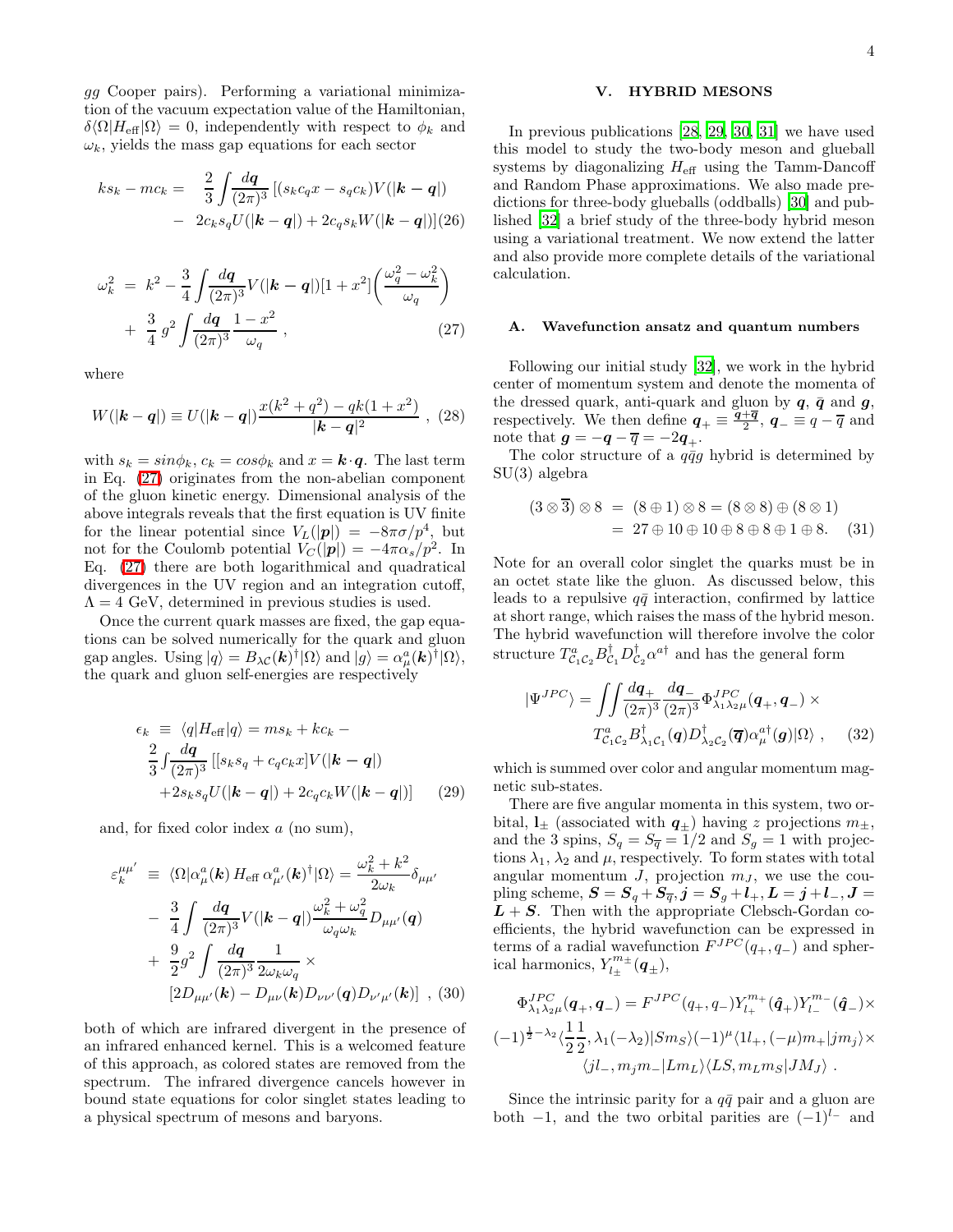| $l_\pm$          | $l_{-}$          | $\overline{S}$   | $\boldsymbol{j}$ | L                | $\boldsymbol{J}$ | $\boldsymbol{P}$ | $\mathcal{C}$ | $J^{PC}\,$                                                                                                  |           |
|------------------|------------------|------------------|------------------|------------------|------------------|------------------|---------------|-------------------------------------------------------------------------------------------------------------|-----------|
| $\boldsymbol{0}$ | $\boldsymbol{0}$ | $\boldsymbol{0}$ | $\mathbf{1}$     | 1                | 1                | $^{+}$           | ÷,            | $1^{+-}$                                                                                                    |           |
| $\overline{0}$   | $\overline{0}$   | $\mathbf{1}$     | $\mathbf{1}$     | $\mathbf{1}$     | $\overline{0}$   | $^{+}$           | $^{+}$        |                                                                                                             |           |
| $\overline{0}$   | $\overline{0}$   | $\mathbf{1}$     | $\mathbf{1}$     | $\mathbf{1}$     | $\mathbf{1}$     | $^{+}$           | $^{+}$        |                                                                                                             |           |
| $\overline{0}$   | $\overline{0}$   | $\mathbf{1}$     | $\mathbf{1}$     | $\overline{1}$   | $\overline{2}$   | $^{+}$           | $^{+}$        | $0^{++}$<br>$1^{++}$<br>$2^{++}$                                                                            |           |
| $\boldsymbol{0}$ | $\mathbf{1}$     | 0                | $\mathbf{1}$     | $\boldsymbol{0}$ | $\boldsymbol{0}$ | ÷                | $^{+}$        | $\begin{array}{l} 0^{-+} \\ 1^{-+} \\ 2^{-+} \\ 1^{--} \\ 0^{--} \\ 1^{--} \\ 2^{--} \end{array}$           |           |
| $\overline{0}$   | $\mathbf{1}$     | $\overline{0}$   | $\mathbf{1}$     | $\mathbf{1}$     | $\mathbf{1}$     | -                | $^{+}$        |                                                                                                             | Exotic    |
| $\overline{0}$   | $\overline{1}$   | 0                | $\mathbf{1}$     | $\overline{2}$   | $\overline{2}$   | -                | $^{+}$        |                                                                                                             |           |
| $\overline{0}$   | $\overline{1}$   | 1                | $\mathbf{1}$     | $\overline{0}$   | $\mathbf{1}$     | -                | -             |                                                                                                             |           |
| $\overline{0}$   | $\overline{1}$   | $\mathbf{1}$     | $\overline{1}$   | $\mathbf{1}$     | $\overline{0}$   | -                | -             |                                                                                                             | Exotic    |
| $\overline{0}$   | $\mathbf{1}$     | 1                | $\mathbf{1}$     | $\mathbf{1}$     | $\mathbf{1}$     |                  | -             |                                                                                                             |           |
| $\overline{0}$   | $\mathbf{1}$     | $\mathbf{1}$     | $\mathbf{1}$     | $\mathbf{1}$     | $\overline{2}$   | -                | -             |                                                                                                             |           |
| $\overline{0}$   | $\mathbf{1}$     | 1                | $\mathbf{1}$     | $\overline{2}$   | $\mathbf{1}$     |                  | -             | $1^{--}$                                                                                                    |           |
| $\overline{0}$   | $\mathbf{1}$     | $\mathbf{1}$     | $\mathbf{1}$     | $\overline{2}$   | $\overline{2}$   |                  | -             | $2^{-}$                                                                                                     |           |
| 0                | $\mathbf{1}$     | 1                | $\mathbf{1}$     | $\overline{2}$   | 3                | $\overline{a}$   | -             | $3-$                                                                                                        |           |
| $\mathbf{1}$     | $\overline{0}$   | $\boldsymbol{0}$ | $\overline{0}$   | $\boldsymbol{0}$ | $\boldsymbol{0}$ | -                | -             | $0^{-}$                                                                                                     | Forbidden |
| $\mathbf{1}$     | $\overline{0}$   | $\boldsymbol{0}$ | $\mathbf{1}$     | $\mathbf{1}$     | $\mathbf{1}$     | -                | -             | $1^{\circ}$                                                                                                 |           |
| $\mathbf{1}$     | $\overline{0}$   | $\overline{0}$   | $\overline{2}$   | $\overline{2}$   | $\overline{2}$   | -                | -             |                                                                                                             |           |
| $\mathbf{1}$     | $\overline{0}$   | 1                | $\overline{0}$   | $\overline{0}$   | $\mathbf{1}$     |                  | $^{+}$        |                                                                                                             | Forbidden |
| $\mathbf{1}$     | $\overline{0}$   | $\mathbf{1}$     | $\mathbf{1}$     | $\mathbf{1}$     | $\boldsymbol{0}$ |                  | $^{+}$        |                                                                                                             |           |
| $\mathbf{1}$     | $\overline{0}$   | 1                | $\mathbf{1}$     | $\mathbf{1}$     | $\mathbf{1}$     | -                | $^{+}$        |                                                                                                             | Exotic    |
| $\mathbf{1}$     | $\overline{0}$   | 1                | $\mathbf{1}$     | $\overline{1}$   | $\overline{2}$   |                  | $^{+}$        |                                                                                                             |           |
| $\mathbf{1}$     | $\overline{0}$   | $\overline{1}$   | $\overline{2}$   | $\overline{2}$   | $\mathbf{1}$     | -                | $^{+}$        |                                                                                                             | Exotic    |
| $\mathbf{1}$     | $\overline{0}$   | 1                | $\overline{2}$   | $\overline{2}$   | $\overline{2}$   | ۰                | $^{+}$        | $\begin{array}{l} 2^{--} \\ 1^{-+} \\ 0^{-+} \\ 1^{-+} \\ 2^{-+} \\ 1^{-+} \\ 2^{-+} \\ 3^{-+} \end{array}$ |           |
| $\mathbf{1}$     | $\overline{0}$   | 1                | $\overline{2}$   | $\overline{2}$   | 3                |                  | $^{+}$        |                                                                                                             | Exotic    |

<span id="page-4-0"></span>TABLE II: Hybrid meson quantum numbers up to  $J = 3$ . Note exotic states and states forbidden by transversality:  $l_{+} = 1$  cannot couple to  $j = 0$ .

 $(-1)^{l_+}$ , the total hybrid meson parity is

$$
P = (-1)(-1)(-1)^{l_{+}}(-1)^{l_{-}} = (-1)^{l_{+}+l_{-}}.
$$
 (33)

Finally, exchanging all additive quantum numbers, as required by charge conjugation, yields a  $(-1)^{l-+S}$  factor

from the space and spinor  $q\overline{q}$  components which needs to be combined with the phase of the  $q\overline{q}g$  composite color component. Although the gluon octet is not an eigenstate of C-parity, each gluon has a  $q\overline{q}$  octet partner with opposite C-parity, resulting in a −1 contribution for the combined  $[[3 \otimes \overline{3}]_8 \otimes 8]_1$  system. Therefore the hybrid C-parity is

$$
C = (-1)(-1)^{l-+S} = (-1)^{1+l-+S}.
$$
 (34)

The extra  $-1$  phase, as compared to a conventional  $q\overline{q}$ meson having C-parity  $(-1)^{l^-+S}$ , is responsible for generating exotic quantum numbers for certain hybrid states (e.g.  $J^{PC} = 1^{-+}$ ). Table [II](#page-4-0) lists quantum numbers for the model hybrid states for  $J$  up to 3. Note the exotic quantum number states and also states forbidden by the Coulomb gauge transversality condition (gluon orbital  $l_{+} = 1$  can not couple with its spin to produce  $j = 0$ ).

### B. Variational equations of motion

We now compute the hybrid mass,  $M_{JPC}$ , for each  $J^{PC}$ with special interest focusing upon the exotic states. In terms of the above variational wavefunction, and upper bound for the mass is given by

$$
M_{JPC} = \frac{\langle \Psi^{JPC} | H_{\text{eff}} | \Psi^{JPC} \rangle}{\langle \Psi^{JPC} | \Psi^{JPC} \rangle}
$$
  
= 
$$
M_{self} + M_{q\overline{q}} + M_{qg} + M_{qgq} + M_{ggg} . (35)
$$

Here, the subscripts indicate the mass contribution from the self-energy of the three constituents,  $M_{self}$ , the  $q\overline{q}$  interaction,  $M_{q\overline{q}}$ , the qg and  $\overline{q}g$  interactions,  $M_{qg}$ , the  $2^{nd}$ order correction from the qgq and  $\overline{q}g\overline{q}$  vertices,  $M_{qgg}$ , and the  $2^{nd}$  order correction from triple gluon vertices,  $M_{ggg}$ . The three-body expectation value entails twelve dimensional integrals which can be reduced to nine dimensions by working in the center of momentum. The detailed expressions are

<span id="page-4-1"></span>
$$
M_{self} = \iint \frac{d\boldsymbol{q}}{(2\pi)^3} \frac{d\overline{\boldsymbol{q}}}{(2\pi)^3} \Phi_{\lambda_1 \lambda_2 \mu}^{JPC\dagger}(\boldsymbol{q}, \overline{\boldsymbol{q}}) \Phi_{\lambda_1 \lambda_2 \mu'}^{JPC}(\boldsymbol{q}, \overline{\boldsymbol{q}}) \left[ D_{\nu\nu'}(\boldsymbol{g}) (\epsilon_{\boldsymbol{q}} + \epsilon_{\overline{\boldsymbol{q}}}) + D_{\mu\nu}(\boldsymbol{g}) D_{\mu'\nu'}(\boldsymbol{g}) \varepsilon_{\boldsymbol{g}}^{\nu\nu'} \right] \tag{36}
$$

$$
M_{q\overline{q}} = -\frac{1}{2} \iiint \frac{dq}{(2\pi)^3} \frac{d\overline{q}}{(2\pi)^3} \frac{dq'}{(2\pi)^3} \Phi_{\lambda_1 \lambda_2 \mu}^{JPC\dagger}(q, \overline{q}) \Phi_{\lambda_1' \lambda_2' \mu'}^{JPC'}(q', q + \overline{q} - q') D_{\mu\mu'}(g)
$$

$$
\left[ \frac{1}{3} V(|q' - q|) \mathcal{U}_{\lambda_1 q}^{\dagger} \mathcal{U}_{\lambda_1' q'} \mathcal{V}_{\lambda_2' q + \overline{q} - q'}^{\dagger} \mathcal{V}_{\lambda_2 \overline{q}} + V(|q + \overline{q}|) \mathcal{U}_{\lambda_1 q}^{\dagger} \mathcal{V}_{\lambda_2 \overline{q}} \mathcal{V}_{\lambda_2' q + \overline{q} - q'}^{\dagger} \mathcal{U}_{\lambda_1' q'} \right]
$$
(37)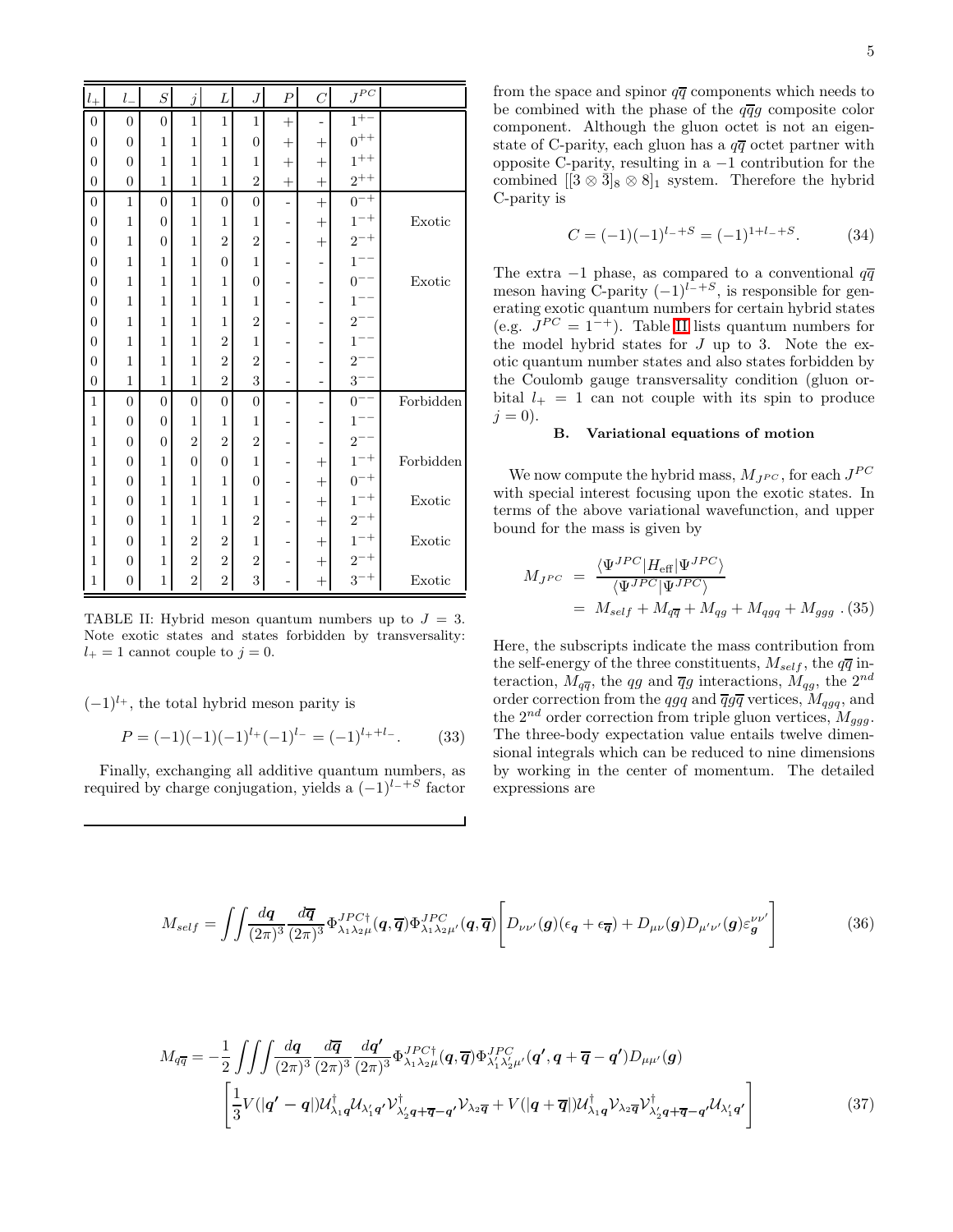$$
M_{qg} = \frac{3}{4} \iiint \frac{dq}{(2\pi)^3} \frac{d\overline{q}}{(2\pi)^3} \frac{dq'}{(2\pi)^3}
$$
  

$$
\left[ \frac{\omega_{q+\overline{q}} + \omega_{q'+\overline{q}}}{\sqrt{\omega_{q+\overline{q}} \omega_{q'+\overline{q}}}} \Phi_{\lambda_1 \lambda_2 \mu}^{JPC\dagger}(q, \overline{q}) \Phi_{\lambda \lambda_2 \mu'}^{JPC}(q', \overline{q}) D_{\mu'\mu''}(q + \overline{q}) D_{\mu\mu''}(q + \overline{q}) V(|q - q'|) U_{\lambda q'}^{\dagger} U_{\lambda_1 q}
$$
  

$$
+ \frac{\omega_{q+\overline{q}} + \omega_{q+q'}}{\sqrt{\omega_{q+\overline{q}} \omega_{q+q'}}} \Phi_{\lambda_1 \lambda_2 \mu}^{JPC\dagger}(q, \overline{q}) \Phi_{\lambda_1 \lambda \mu'}^{JPC}(q, q') D_{\mu'\mu''}(q + q') D_{\mu''\mu}(q + \overline{q}) V(|\overline{q} - q'|) V_{\lambda q'}^{\dagger} V_{\lambda_2 \overline{q}} \right]
$$
(38)

$$
M_{qgq} = \frac{1}{2} \iiint \frac{dq}{(2\pi)^3} \frac{d\overline{q}}{(2\pi)^3} \frac{dq'}{(2\pi)^3} \Phi_{\lambda_1 \lambda_2 \mu}^{JPC\dagger}(\mathbf{q}, \overline{\mathbf{q}}) \Phi_{\lambda_1' \lambda_2' \mu'}^{JPC'}(\mathbf{q}', \mathbf{q} + \overline{\mathbf{q}} - \mathbf{q}') D_{\mu\mu'}(\mathbf{g})
$$

$$
\left[ \frac{1}{3} U_{mn}(\mathbf{q}' - \mathbf{q}) \mathcal{U}_{\lambda_1 \mathbf{q}}^{\dagger} \alpha_m \mathcal{U}_{\lambda_1' \mathbf{q}'} \mathcal{V}_{\lambda_2' \mathbf{q} + \overline{\mathbf{q}} - \mathbf{q}'}^{\dagger} \alpha_n \mathcal{V}_{\lambda_2 \overline{\mathbf{q}}} + U_{mn}(\mathbf{q} + \overline{\mathbf{q}}) \mathcal{U}_{\lambda_1 \mathbf{q}}^{\dagger} \alpha_m \mathcal{V}_{\lambda_2 \overline{\mathbf{q}}} \mathcal{V}_{\lambda_2' \mathbf{q} + \overline{\mathbf{q}} - \mathbf{q}'}^{\dagger} \alpha_n \mathcal{U}_{\lambda_1' \mathbf{q}'} \right]
$$
(39)

$$
M_{ggg} = \frac{3}{8}i \iiint \frac{dq}{(2\pi)^3} \frac{d\overline{q}}{(2\pi)^3} \frac{dq'}{(2\pi)^3} \frac{1}{\sqrt{\omega_{-q'} - \overline{q}} \omega_{q+\overline{q}}} \Phi_{\lambda_1\lambda_2\mu}^{JPC\dagger}(q, \overline{q}) \Phi_{\lambda_1'\lambda_2\mu'}^{JPC}(q', \overline{q}) (\mathcal{U}_{\lambda_1q}^{\dagger} \alpha_h \mathcal{U}_{\lambda_1q'} + \mathcal{V}_{\lambda_1q}^{\dagger} \alpha_h \mathcal{V}_{\lambda_1q'})
$$
\n
$$
\left\{ \nabla_l U_{kh}(q - q') \left[ D_{\mu k}(q) D_{l\mu'}(-q' - \overline{q}) - D_{\mu l}(q) D_{k\mu'}(-q' - \overline{q}) \right] \n+ i(q - q')_{l} U_{lh}(q' + q) D_{\mu k}(q) D_{k\mu'}(-q' - \overline{q}) \right\}
$$
\n
$$
- i U_{kh}(q - q') \left[ (q' + \overline{q})_{l} D_{\mu l}(q) D_{k\mu'}(-q' - \overline{q}) + (q + \overline{q})_{l} D_{\mu k}(q) D_{l\mu'}(-q' - \overline{q}) \right] \right\}.
$$
\n
$$
(40)
$$

In the above expressions,  $\epsilon_{\mathbf{q}}, \epsilon_{\overline{\mathbf{q}}}$  and  $\varepsilon_{\mathbf{g}}^{\mu\mu'}$  are the quark, anti-quark and gluon self-energies, respectively, evaluated at the indicated momentum  $(g = -q - \overline{q})$ . A pictorial representation for each type of contribution is given by the Feynman diagrams in Fig. [3.](#page-5-0)

The above expectation values are then computed variationally using the separable radial wavefunction,  $F(q_+, q_-) = f(q_+, \alpha_+) f(q_-, \alpha_-)$ , having two variational parameters,  $\alpha_+$  and  $\alpha_-$ . We investigated two functional forms for  $f$ ; a gaussian and a scalable, numerical solution from our two body meson studies. In general, the



<span id="page-5-0"></span>FIG. 3: Diagrams for  $\langle \Psi^{JPC} | H_{\text{eff}} | \Psi^{JPC} \rangle$ .

gaussian radial wavefunction,

$$
f(q_{\pm}, \alpha_{\pm}) = e^{-x_{\pm}^2}, \ \ x_{\pm} = \frac{q_{\pm}}{\alpha_{\pm}}
$$
 (41)

provided better results (lower variational mass) for swave states when compared to the numerical one. This was also true for p-wave orbital excitations, provided the gaussian was multiplied by  $x_{\pm}$  corresponding to  $l_{\pm}$  = 1. All integrals were calculated using the Monte Carlo method with the adaptive sampling algorithm VEGAS [\[35\]](#page-12-0). The integrals were evaluated several times with an increasing number of points until a weight-averaged result converged. The hybrid mass error introduced by this procedure is about  $\pm 50$  MeV. For each  $J^{PC}$  hybrid state we optimized the variational parameters  $\alpha_+$  and  $\alpha_-$  to produce the lowest mass. In terms of the string tension, their values fell in the ranges  $0.9\sqrt{\sigma} \le \alpha_+ \le 1.7\sqrt{\sigma}$  and  $1.0\sqrt{\sigma} \le \alpha_- \le 3.3\sqrt{\sigma}.$ 

# VI. RESULTS: HYBRID MESON SPECTRUM

### A. Light hybrid mesons

For the light hybrid calculation we used  $m = 5$  MeV [\[36\]](#page-12-1) for the  $u/d$  current quark mass. Results are listed in Table [III](#page-6-0) which shows the ground state is the  $0^{++}$  non-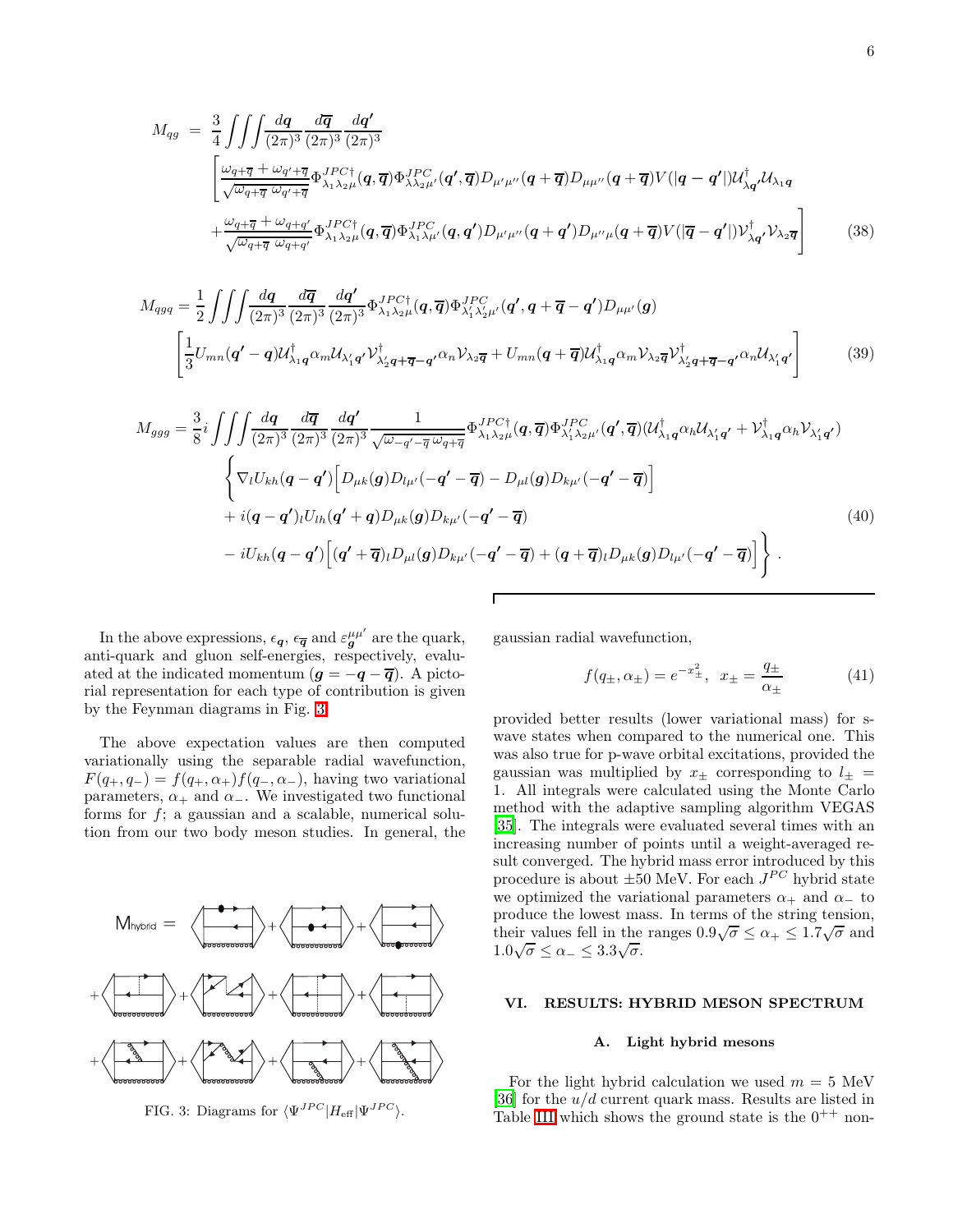| $(I)J^{PC}$            | $M_{JPC}$ (MeV) | $M_{JPC}$ (MeV)        |          |
|------------------------|-----------------|------------------------|----------|
|                        | no corrections  | with $q^2$ corrections |          |
| $(0)0^{+\overline{+}}$ | 2080            | 2135                   |          |
| $(1)0^{++}$            | 2065            | 2100                   | Ground   |
| $(0)1^{+-}$            | 2135            | 2140                   | $*$      |
| $(1)1^{+-}$            | 2135            | 2140                   | $*$      |
| $(0)2^{++}$            | 2340            | 2335                   |          |
| $(1)2^{++}$            | 2180            | 2170                   |          |
| $(0)1^{++}$            | 2415            | 2470                   |          |
| $(1)1^{++}$            | 2110            | 2170                   |          |
| $(0)1^{-+}$            | 2500            | 2525                   | Exotic   |
| $(1)1^{-+}$            | 2205            | 2220                   | Exotic   |
| $(0)0^{--}$            | 2275            | 2280                   | Exotic   |
| $(1)0^{--}$            | 2280            | 2285                   | Exotic   |
| $(0)1^{-+}$            | 2370            | 2400                   | Exotic * |
| $(1)1^{-+}$            | 2370            | 2400                   | Exotic * |
| $(0)1^{-+}$            | 2760            | 2790                   | Exotic   |
| $(1)1^{-+}$            | 2570            | 2600                   | Exotic   |
| $(0)3^{-+}$            | 3030            | 3040                   | Exotic   |
| $(1)3^{-+}$            | 2910            | 2915                   | Exotic   |

<span id="page-6-0"></span>TABLE III: Spectrum of light hybrid meson states. Error  $\approx \pm 50$  MeV. \*Isospin degenerate states.

exotic scalar, followed by the triplet  $1^{+-}$ ,  $2^{++}$  and  $1^{++}$ . The lightest hybrid mass is 2.1 GeV.

For exotic states, as can be seen from Table [II,](#page-4-0) at least one p-wave in  $q_+$  or  $q_-$  is required. Because the  $q\bar{q}$  interaction is repulsive for quarks in a color octet state, the excitation energy is less for a  $l_{+}$  (gluon orbital) excitation than a  $l_{-}$  (q $\bar{q}$  orbital) excitation since the quarks are further separated and experience a larger repulsive linear force.

The lightest exotic state is the  $I = 1, 1^{-+}$ , with mass 2.22 GeV. This is slightly higher than the Flux Tube model and lattice QCD predicted masses for this state which were between 1.7 and 2.1 GeV (see Table [I\)](#page-0-0).

We studied the effects from including the non-abelian



<span id="page-6-1"></span>FIG. 4:  $u\overline{u}g$  spectrum.

(NA) and hyperfine corrections for several states. Generally, both effects were small (except the hyperfine correction for charmed quarks, see below), roughly of the same order as the overall 50 MeV Monte Carlo error. In particular, the NA correction entailed several terms with different signs which tended to cancel.

Our model exotic spectrum (see Fig. [4\)](#page-6-1) spans almost a GeV, between 2.1 and about 3 GeV, and includes predictions for J up to 3. There are no exotic  $J = 2$  model states in this region since they require a d-wave or two p-waves, both involving much higher excitations.

Finally, we comment on an interesting isospin splitting effect. From Fig. [3,](#page-5-0) annihilation terms only contribute to the hybrid mass if the  $q\overline{q}$  pair has quantum numbers consistent with the interaction. This is satisfied when  $I_{q\overline{q}} = 0$  and  $S = 1$ . The annihilation diagrams can increase the  $I = 0$  hybrid states by several hundred MeV, as detailed in Table [III.](#page-6-0) In other cases, the  $1^{+-}$  and one of the 1<sup>−</sup><sup>+</sup> states should be isospin degenerate, as we compute to within the Monte Carlo error. On the other hand, the states  $0^{++}$  and  $0^{--}$  are not expected to be degenerate but, within the error, they are. It may be that the isospin splitting is not zero, but rather is smaller than the numerical error. Note the annihilation process for swave, isoscalar quarks in a triplet spin state is analogous to  $e^-e^+$  annihilation in the triplet state of positronium.

### B. Strange hybrid mesons

Table [IV](#page-7-0) summarizes results obtained for the  $s\bar{s}g$  (hidden strangeness) hybrid mesons using a bare strange quark mass of 80 MeV. Now, the ground state is given by the non-exotic pseudovector state  $1^{+-}$ , with a 2.125 GeV mass, not at all reflecting the 75 MeV additional quark flavor mass contribution (the hybrid calculation is only sensitive to current quark masses above 200 MeV). Our prediction is in good agreement with the Flux Tube model and slightly above the only lattice prediction (see Table [I\)](#page-0-0). In the exotic sector, the lightest state is given by 0−−, with mass 2.3 GeV. Although there are also hybrid states with explicit strangeness, e.g.  $s\bar{u}g$ , we do not show predictions since the effect from the  $s/u$  quark mass difference is small.

#### C. Heavy hybrid mesons

Table [V](#page-7-1) shows the results for the  $c\bar{c}g$  (charmonium) hybrid mesons using a charmed quark mass of 1.0 GeV. The ground state is given, again, by the  $1^{+-}$  state, with mass 3.83 GeV, while the lightest exotic hybrid lies at 4.02 GeV. These numbers are in reasonable agreement with previous lattice and Flux Tube predictions, as listed in Table [I.](#page-0-0)

Note that the correction introduced in the charmed case by the  $g^2$  terms is roughly 500 to 600 MeV, significantly higher than in the lighter hybrid systems where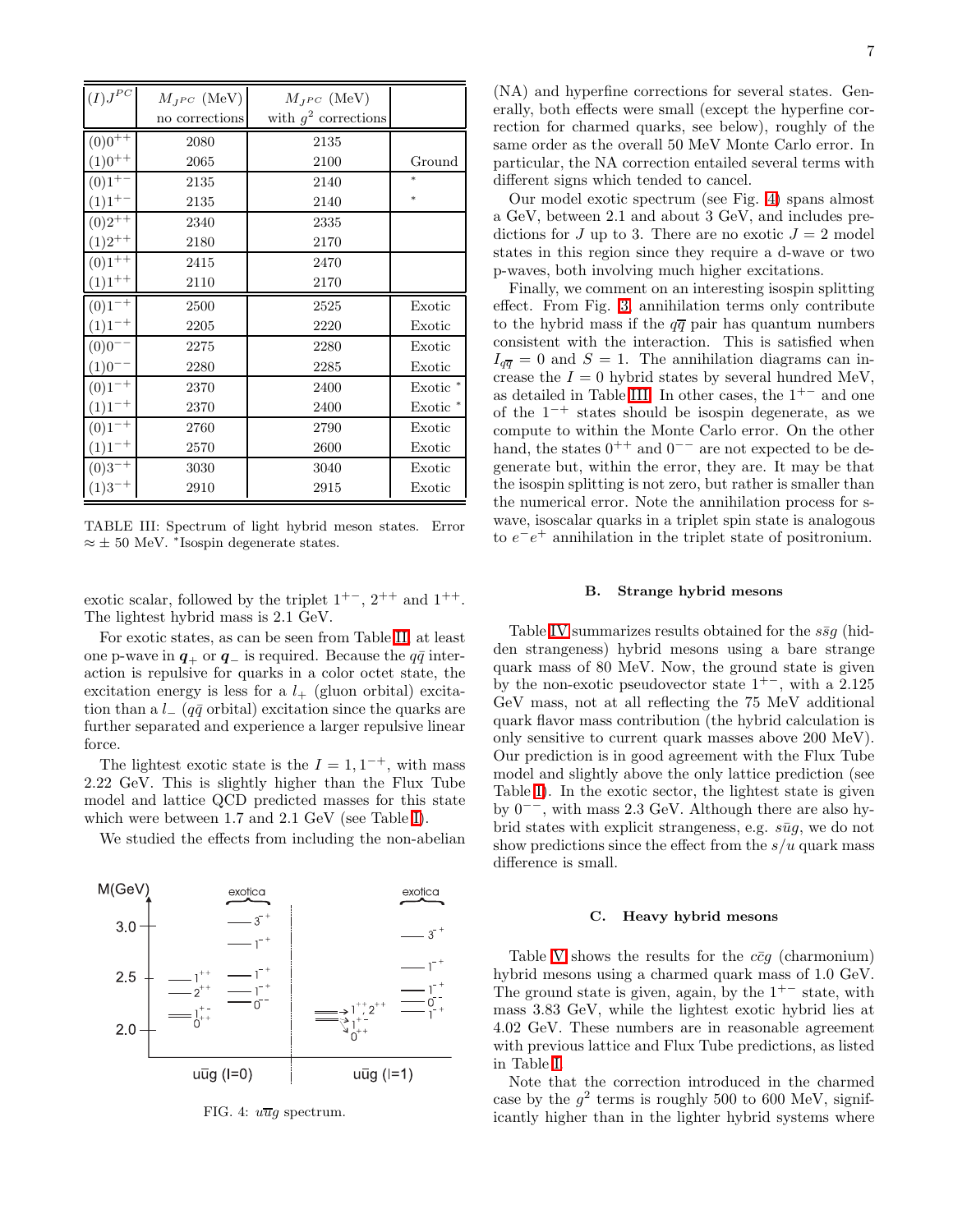| $J^{PC}$ | $M_{JPC}$ (MeV) | $M_{JPC}$ (MeV)        |        |
|----------|-----------------|------------------------|--------|
|          | no corrections  | with $g^2$ corrections |        |
| $1^{+-}$ | 2095            | 2125                   | Ground |
| $0^{++}$ | 2045            | 2140                   |        |
| $2^{++}$ | 2290            | 2315                   |        |
| $1^{++}$ | 2325            | 2420                   |        |
| $1^{-+}$ | 2350            | 2395                   | Exotic |
|          | 2270            | 2300                   | Exotic |
| $1^{-+}$ | 2440            | 2485                   | Exotic |
| $1^{-+}$ | 2760            | 2820                   | Exotic |
| $3^{-+}$ | 2995            | 3030                   | Exotic |

<span id="page-7-0"></span>TABLE IV: Spectrum of  $s\bar{s}g$  states. Error  $\approx \pm 50$  MeV.

| ${\cal J}^{PC}$ | $M_{JPC}$ (MeV)<br>no corrections | $M_{JPC}$ (MeV)<br>with $g^2$ corrections |        |
|-----------------|-----------------------------------|-------------------------------------------|--------|
|                 | 3310                              | 3830                                      | Ground |
| $0^{++}$        | 3295                              | 3945                                      |        |
| $2^{++}$        | 3410                              | 3965                                      |        |
| $1^{++}$        | 3450                              | 4100                                      |        |
| $-+$            | 3545                              | 4020                                      | Exotic |
|                 | 3510                              | 4020                                      | Exotic |
| $1^{-+}$        | 3590                              | 4155                                      | Exotic |
| $1^{-+}$        | 3985                              | 4565                                      | Exotic |
| $3^{-+}$        | 4065                              | 4615                                      | Exotic |

<span id="page-7-1"></span>TABLE V: Spectrum of  $c\bar{c}g$  states. Error  $\approx \pm 50$  MeV.

the average corrections are 25 to 50 MeV. This large effect arises from the hyperfine correction to the quark and anti-quark self-energies (see Eqs. [\(29,](#page-3-1) [36\)](#page-4-1)), which is enhanced for heavier quark masses as discussed further in Ref. [\[29](#page-11-25)]. Related, and as illustrated in Fig. [5,](#page-7-2) the charmonium hybrid spectrum now has a slightly different level ordering from the lighter hybrid spectra.



<span id="page-7-2"></span>FIG. 5: Low lying  $s\overline{s}g$  and  $c\overline{c}g$  spectra.

## D. Sensitivity to potential and parameters

One of our key findings using the Cornell potential is that the mass of the lightest hybrid, especially the exotic 1 <sup>−</sup><sup>+</sup>, is above 2 GeV. Because of the ramifications of this result for exotic state searches, we have performed an interaction sensitivity study by varying both potential forms and parameters.

We first varied the parameters in the Cornell potential to obtain a lower bound for our predicted exotic hybrid mass. Results are shown in Table [VI](#page-7-3) for different Coulomb potential parameters,  $\alpha_s$ , and string tensions,  $\sigma$ , found in the literature. For any combination of values consistent with previous studies [\[28](#page-11-24), [29,](#page-11-25) [30,](#page-11-26) [31](#page-11-27)] it was not possible to reduce the light hybrid mass to 1600 MeV. In particular, we tried  $0.0 \le \alpha_s \le 0.4$  and 367 MeV  $\leq \sqrt{\sigma} \leq 424$  MeV. Indeed, to obtain a hybrid mass as low as 1600 MeV required an unphysical  $\sqrt{\sigma}$  =262 MeV.

| potential/parameters                                 | $I = 1$ udg hybrid | $c\bar{c}q$ hybrid |
|------------------------------------------------------|--------------------|--------------------|
| Cornell [Eq. $(15)$ ]                                |                    |                    |
| $\sqrt{\sigma} = 367 \,\text{MeV}, \ \alpha_s = 0.4$ | 2220               | 4155               |
| $\sqrt{\sigma} = 367 \,\text{MeV}, \ \alpha_s = 0.2$ | 2390               | 4415               |
| $\sqrt{\sigma} = 367 \,\text{MeV}, \ \alpha_s = 0.0$ | 2540               | 4645               |
| $\sqrt{\sigma} = 424 \text{ MeV}, \ \alpha_s = 0.4$  | 2555               | 4525               |
| Renormalized [Eq. (18)]                              |                    |                    |
| $m_q = 526 \,\text{MeV}$                             | 2705               | 4730               |
| $m_a = 607 \,\text{MeV}$                             | 3010               | 5130               |

<span id="page-7-3"></span>TABLE VI: Calculated light and charmonium hybrid  $1^{-+}$ masses, in GeV, using different interactions.

Table [VI](#page-7-3) also lists predictions for the confining potential given by Eq. [\(18\)](#page-1-1) for values of the parameter  $m_g = \sqrt{8\pi\sigma/12.25}$  corresponding to the two different Cornell string tensions  $\sigma$  but with the same current quark masses  $(m_u = 5 \text{ MeV}, m_c = 1 \text{ GeV})$ . Note that this interaction yields  $u\bar{d}g$  and  $c\bar{c}g$  hybrids that are heavier than those given by the Cornell potential. Most significantly, this potential also predicts the lightest exotic hybrid has mass above 2 GeV. If we use  $m_c = 0.85$  GeV, which provides a reasonable description of the charmonium spectrum, the  $1^{-+}$  ccg mass decreases to 4815 MeV for  $m_q =$ 607 MeV.

### VII. SEARCHING FOR HYBRID MESONS

Discovering exotic hadrons is a major goal motivating the Jefferson Lab 12 GeV upgrade and is also being actively pursued by other collaborations and facilities, such as Babar, Belle, RHIC, etc. For low energy investigations of light quark exotic systems there is, unfortunately, no clean energy scale demarkation, since  $\Lambda_{QCD}$  governs the momentum distributions in light mesons and the strange quark mass is of the same order of magnitude. The ob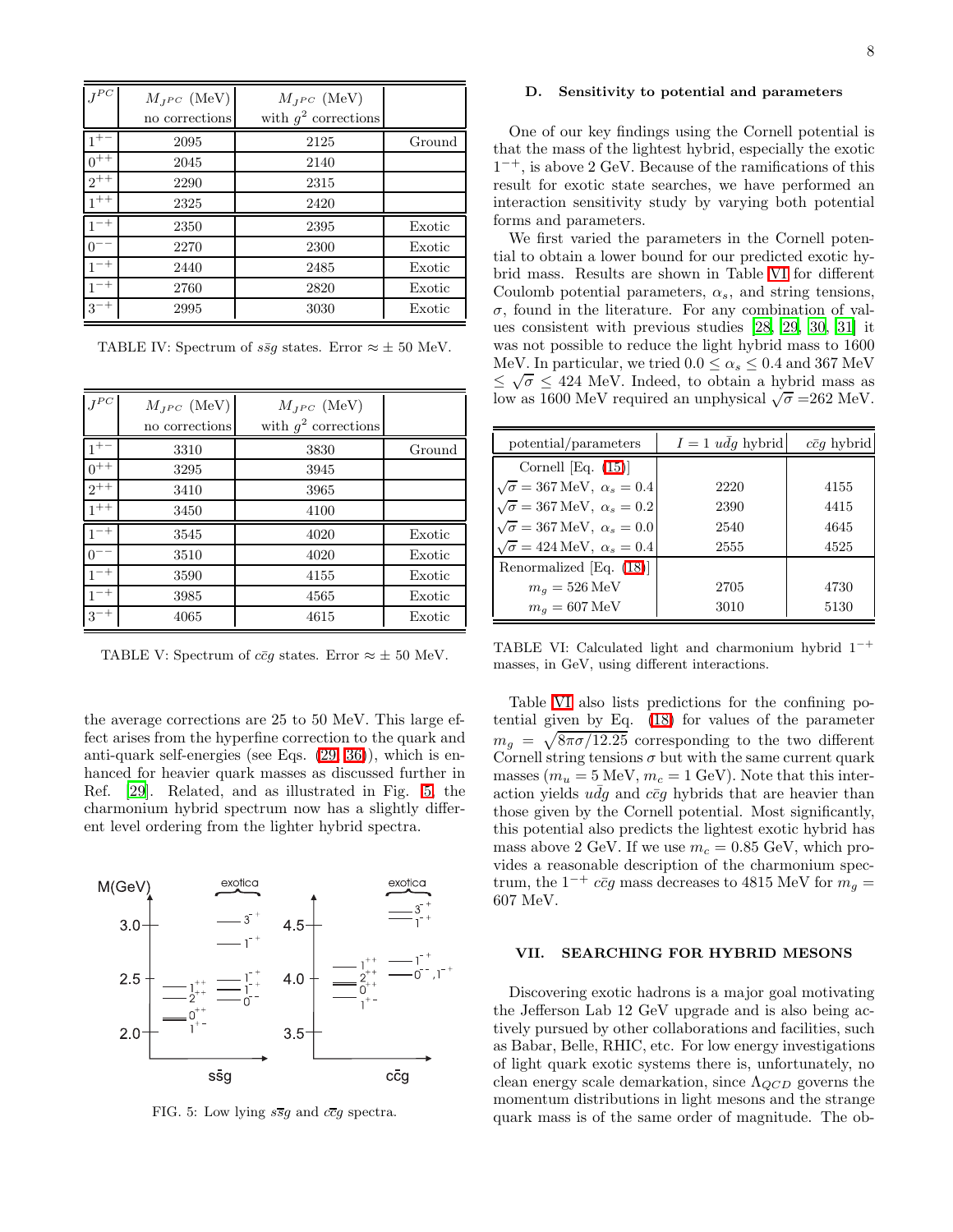vious detection strategy is therefore to perform statistically accurate cross sections measurements to extract partial wave amplitudes with explicitly exotic quantum numbers not accessible to ordinary  $q\bar{q}$  states. However for (hidden) exotics with conventional meson quantum numbers, it will be difficult to establish their nature. Note certain Flux Tube model [\[20](#page-11-19)] and lattice predictions indicate that p-wave hybrid mesons prefer to decay to hadron pairs with one hadron also having a p-wave, rather than to two s-wave hadrons with a relative motion p-wave, e.g.  $\eta h_1$  in an s-wave as opposed to  $\pi\pi$  in a p-wave. It will be interesting to check this prediction experimentally.

More germane to the results of this paper are high energy experiments where novel tests can be conducted based on the scale separation provided by either the high beam energy or the heavy quark mass. This is discussed in the next two subsections.

## A. Application of dimensional counting rules

Dimensional counting rules [\[37\]](#page-12-2) predict a power-law production cross section behavior for a given state at asymptotically high energies. They are based on the requirement that in forming a bound state with an energetic quark, the other partons must acquire very small relative momenta consistent with the production hadron's internal momentum distribution. This becomes highly unlikely in energetic collisions and therefore the production cross section falls as a power law, with the exponent increasing with increasing minimum number of constituents. For a hidden hybrid, the wavefunction has the Fock space expansion

$$
|\psi\rangle = \beta_1|c\bar{c}\rangle + \beta_2|c\bar{c}g\rangle + \cdots
$$
 (42)

where the quantum numbers are conventional but the first coefficient  $\beta_1$  is presumably small. Therefore the power-law behavior will reveal the second term in this series and permit distinguishing this exotic meson from ordinary  $c\bar{c}$  charmonium (same for bottomonium). To be specific in the following discussion we focus on the recently discovered  $\psi(4260)$  whose nature is currently under debate. The same remarks apply to any other hidden hybrid meson candidate.

a. Inclusive production First consider the inclusive production reaction  $e^-e^+ \to \psi + X$ . The virtual photon fragments into a  $c\bar{c}$  pair, each carrying half of the total center of mass momentum and therefore each has an energy equal to the beam energy  $E_{beam}$  (in a symmetric collider). The dimensional counting rules apply in the limit in which the produced particle's energy approaches its threshold value, that is,

$$
x = \frac{E_{\psi}}{E_{beam}} \to 1 \tag{43}
$$

In this limit, the power law behavior for a conventional charmonium state is  $1 - x$  and for a hybrid state with a minimum of one more gluon constituent in the leading wavefunction,  $(1-x)^3$  [\[38\]](#page-12-3). That is, as the  $\psi$  is produced with more energy (this can be determined kinematically), the production cross section decreases linearly towards the kinematical endpoint where the  $\psi$  has the maximum available energy. Note that the hybrid production cross section decreases even more rapidly as a cubic polynomial. With a sufficient number of events this can be documented experimentally.

b. Exclusive production Bodwin, Braaten and Lee [\[39\]](#page-12-4) have recently examined the reaction  $e^-e^+ \to \psi\psi$ . Their study focused on the ground state  $J/\psi$ , but their arguments also apply to the production of excited vector charmonia or a  $J/\psi$  accompanied by a  $\psi$ (4260). They studied  $\psi\psi$  production as a function of the (small) variable ( $m_c$  is the charmed quark mass)

$$
r = \frac{m_c}{E_{beam}}
$$

and find in the limit  $r \to 0$ , the differential cross section at fixed angle is constant. However, a straight-forward counting rule application predicts the production cross section is suppressed by a power of s or, equivalently, two powers of  $r$ , if one of the two produced hadrons is predominantly a hybrid meson, that is

$$
\frac{d\sigma}{d\cos\theta} \simeq \text{ constant} , \text{ for } c\bar{c}
$$
 (44)

$$
\frac{d\sigma}{d\cos\theta} \simeq \frac{\text{constant}}{r^2} \,, \text{ for } c\bar{c}g \,. \tag{45}
$$

Establishing this behavior only requires measuring double charmonium production at three sufficiently high energies. For non-vector mesons both cross sections are further suppressed by additional powers of  $r$ , but the extra  $r<sup>2</sup>$  signature always marks the presence of one more constituent, and therefore tags the hybrid meson. This argument also applies to the production of light hybrids in high-energy electron-positron colliders.

To conclude this subsection, we note that the powerlaw predictions can be modified by QCD logarithms at very high energies and that in the strict limit  $r \to 0$ or  $x \to 0$ , any  $c\bar{c}$  admixture in the wavefunction would dominate production. However for current, available low energies, the production will still be dominated by the hybrid component if  $\beta_1 \ll \beta_2$ , i.e. if a predominantly pure hybrid state is found.

### B. Distinguishing the hybrid from charmonium

In this subsection we propose a novel method applicable to the decay of heavy quarkonium that enables identifying a new state as either a radial excitation of conventional charmonium or a hybrid state. The method is based upon two key points.

First, we note that, due to the gluon mass gap scale, a conventional  $q\bar{q}$  ground state (e.g. a well established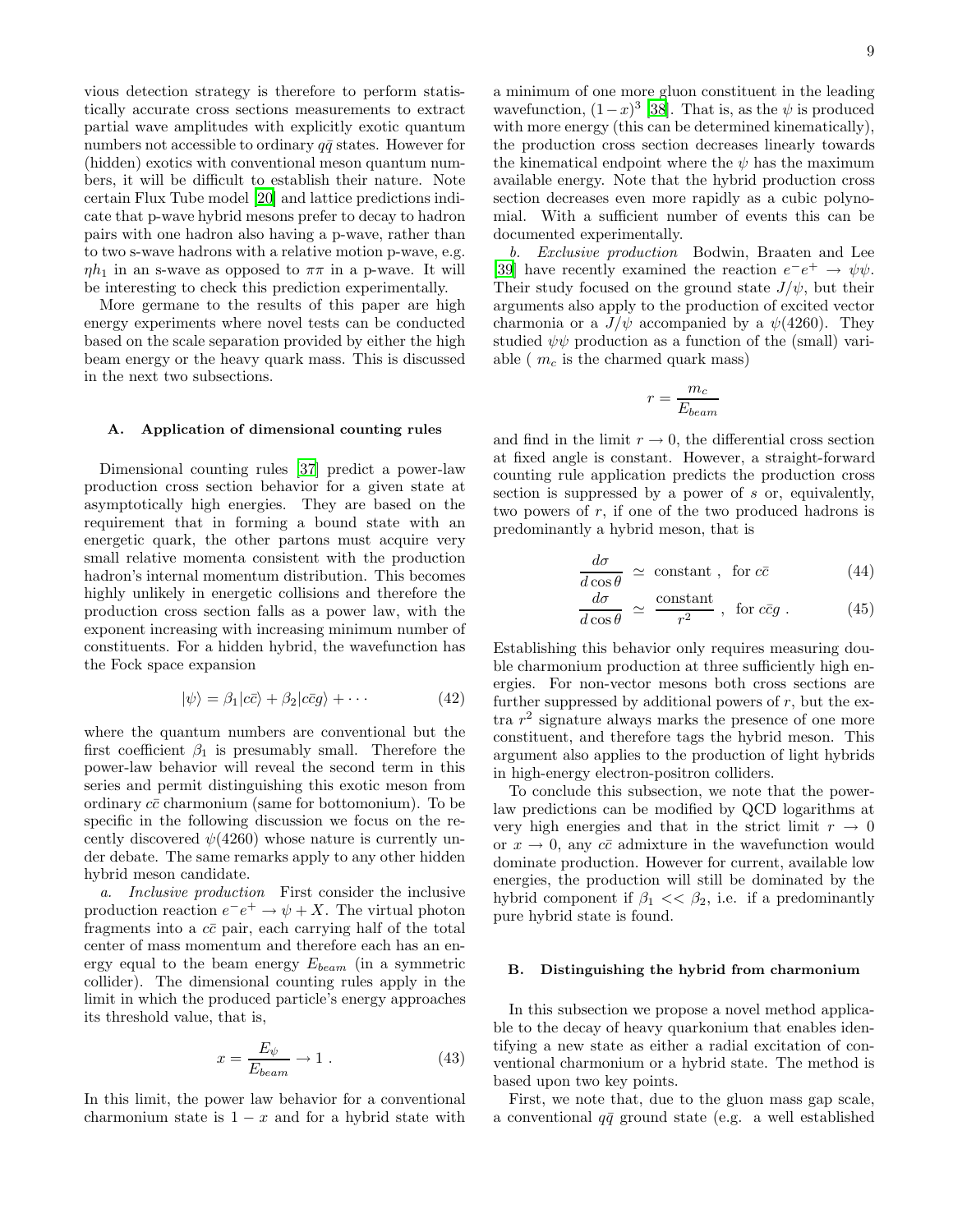

<span id="page-9-0"></span>FIG. 6: Probability density,  $|\psi(p)|^2$ , for the 4s charmonium state. This is the relative  $c\bar{c}$  quark momentum distribution.

 $J/\psi$  or  $\Upsilon$ , etc.) is lighter than a  $q\bar{q}q$  ground state hybrid with the same flavor. Indeed, the ground state hybrid mass is more comparable to a radially excited quarkonium state. For example in our approach the  $\psi(4s)$  and the ground state vector  $c\bar{c}q$  state have similar masses. Now different eigenstates of a hermitian Hamiltonian are orthogonal with the nth radial excited state having  $n-1$  nodes. Therefore, even though the total energies (masses) are similar, the relative momentum distribution of the quarks in excited charmonium looks quite different from the quark momentum distribution in the ground state hybrid (see Figs. [6](#page-9-0) and [7\)](#page-9-1).

The second point involves the Franck-Condon (FC) principle widely used in molecular physics. Franck and Condon were the first to appreciate that molecular electronic transitions proceed too rapidly for the much heavier nuclei to respond. The FC principle is applicable whenever there is a mass scale separation between different particles. In the context of quarkonium this means that the light fields (pions, gluons, etc.) quickly rearrange and the heavy quarks do not appreciably change their momentum distribution in the decay. Hence, the relative momentum between the decay products directly correlates with the quark momentum distribution in the parent quarkonium. Unfortunately in the simplest 2 body decays such as

$$
\psi(ns) \to D\bar{D}, \quad \Upsilon(ns) \to B\bar{B}
$$

the FC constraint is not relevant since in the center of mass frame the momentum of the final products is fixed. This leads to smaller wavefunction overlaps suppressing the decay somewhat. However in 3-body decays such as

$$
\psi(ns) \to D\bar{D}\pi
$$
,  $\Upsilon(ns) \to B\bar{B}\pi$ ,

the FC constraint applies. The first reaction can be employed to study the recently discovered  $\psi(4260)$ . The



<span id="page-9-1"></span>FIG. 7: Typical quark relative momentum distribution in a  $c\bar{c}a$  hybrid state with a mass near 4300 MeV. The extra mass energy, relative to a  $c\bar{c}$   $J/\psi$ , corresponds to gluon field excitations in collective models such as the Flux Tube approach or in the quasi-particle (gluon) mass gap in the constituent picture, but not in nodal radial excitation for the relative  $c\bar{c}$ motion (compare to the radially excited charmonium distribution in Fig. [6\)](#page-9-0).

second will be useful in an envisioned Belle collaboration measurement to establish whether this excited bottomonium state is the predicted quark model 5s meson state.

Thus, we contend that the relative momentum distribution between the D and  $\bar{D}$  mesons in the  $D\bar{D}\pi$  system mirrors the momentum distribution of the quarks in the parent  $\psi$  meson. Since the hybrid ground state wavefunction does not have a node, the resulting momentum distribution for the  $D\overline{D}$  subsystem is also node-less and thus smoother than that for a conventional radially excited charmonium. Multiplying by the relevant phase space distribution for this decay, yields the momentum distribution in Fig. [8](#page-10-0) that can be observed experimentally in the heavy-quark limit. The maximum is in the mid-momentum region where phase-space is larger and the wavefunction is near a local maximum.

However, since quarks are not infinitely heavy, the FC signature is modified due to the recoil of the quarks in the D meson, yielding a different momentum distribution. For example, taking a quark relative momentum between 150 and 200 MeV, one obtains the  $c\bar{c}q$  momentum distribution illustrated in Fig. [9](#page-10-1) for the ground state vector hybrid, and the smeared final state  $DD$  momentum distribution plotted in Fig. [10](#page-10-2) for radially excited charmonium. As can be seen, even after smearing, there is still residual structure information adjacent to the central peak for radially excited charmonium that is reminiscent of its parent charmonium wavefunction behavior, in sharp contrast to the smooth, bell-shaped hybrid distribution.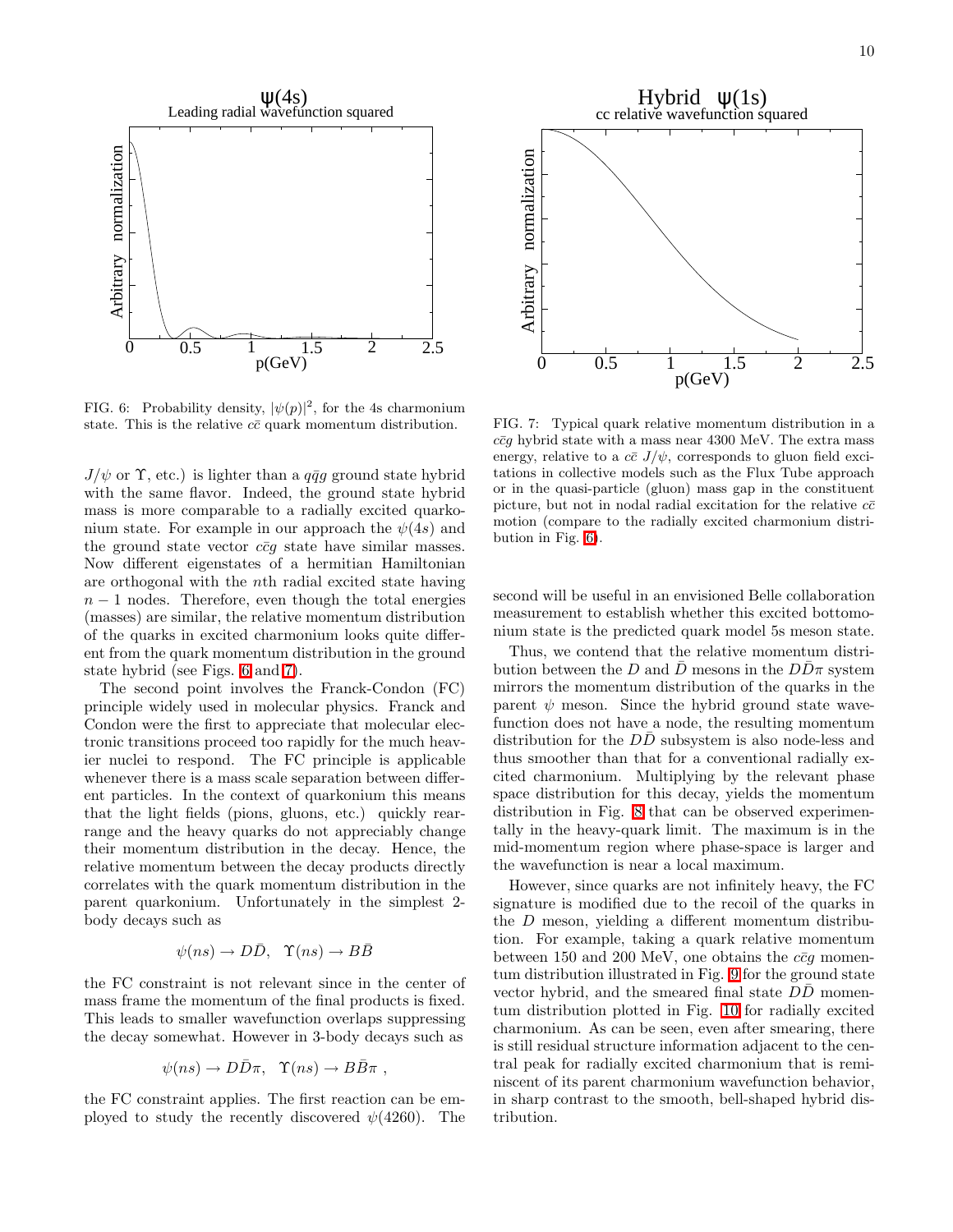

<span id="page-10-0"></span>FIG. 8: Momentum distribution of Fig. [6](#page-9-0) multiplied by the phase space for the decay  $\psi(4260) \rightarrow D\bar{D}\pi$ . This is the probability density for finding a  $D\bar{D}\pi$  state with relative  $D\bar{D}$ momentum p according to the Franck-Condon principle in the heavy-quark limit. This signature will be more robust for the related bottomonium process  $\Upsilon(5s) \rightarrow B\overline{B}\pi$ .



<span id="page-10-1"></span>FIG. 9: The relative momentum distribution of the DD pair in the  $DD\pi$  final state for a charmed hybrid meson with momentum distribution given in Fig. [7.](#page-9-1) The distribution of the final products has a smooth bell shape in sharp contrast to the radially excited quarkonium distribution in Fig. [10.](#page-10-2)

We therefore advocate analyzing the  $D\bar{D}$  and  $B\bar{B}$  relative momentum distributions in  $DD\pi$  and  $BB\pi$  decays of highly excited quarkonia. Additional final state pions or other light particles do not alter our arguments (but restrict somewhat the available phase space), so there are several other possible final state channels to search.



<span id="page-10-2"></span>FIG. 10: The momentum distribution in Fig. [8](#page-10-0) (solid line) and the distribution (dots) obtained averaging over a 150 MeV spread to approximate the actual quark momentum distribution in the D meson. The experimental signal, firmer for bottomonium than charmonium, is a central peak with two shoulders for the relative momentum distribution of the  $BB$ (or  $D\bar{D}$ ) pair in the  $B\bar{B}\pi$  (or  $D\bar{D}\pi$ ) final state. These adjacent enhancements identify the resonance as a radially excited quarkonium state as opposed to a hybrid meson.

### VIII. DISCUSSION AND CONCLUSIONS

Our key model predictions are that the lightest hybrid mass is 2.1 GeV, with the lightest  $1^{-+}$  exotic state slightly above 2.2 GeV. Lattice and Flux Tube calculations yield a mass of at least 1.8 GeV for the  $1^{-+}$ , except Ref. [\[18\]](#page-11-17) which predicts a mass around 1.7 GeV. Thus, with exception to this last work, the composite model analyses appear to preclude the possibility of the reported  $1^{-+}$  exotica,  $\pi_1(1400)$  and  $\pi_1(1600)$ , being hybrid mesons. If this is correct, one should investigate other structures for those two hadrons, such as tetraquark molecules, with both  $q\bar{q}$  pairs in color singlets, or tetraquark atoms, where quark pairs are in intermediate non-singlet color states and we are currently applying our model to these systems. However, if the lattice 1.7 GeV  $1^{-+}$  prediction is robust, one can not yet exclude the observed  $\pi_1(1600)$  from being a hybrid, but this still does not explain the structure of the  $\pi_1(1400)$ . It would be very useful to have other lattice measurements, using the same techniques as Ref. [\[18\]](#page-11-17), to confirm or reject this result. Related, we have also varied our model parameters and potential forms to obtain a lower bound for our predicted exotic hybrid mass which is clearly above 2 GeV.

Regarding isospin splitting, our results show an enhanced splitting from  $g^2$  corrections. For the  $0^{++}$  hybrid, the corrections increased the splitting from 15 to 35 MeV, the maximum increase in the light hybrid spectrum.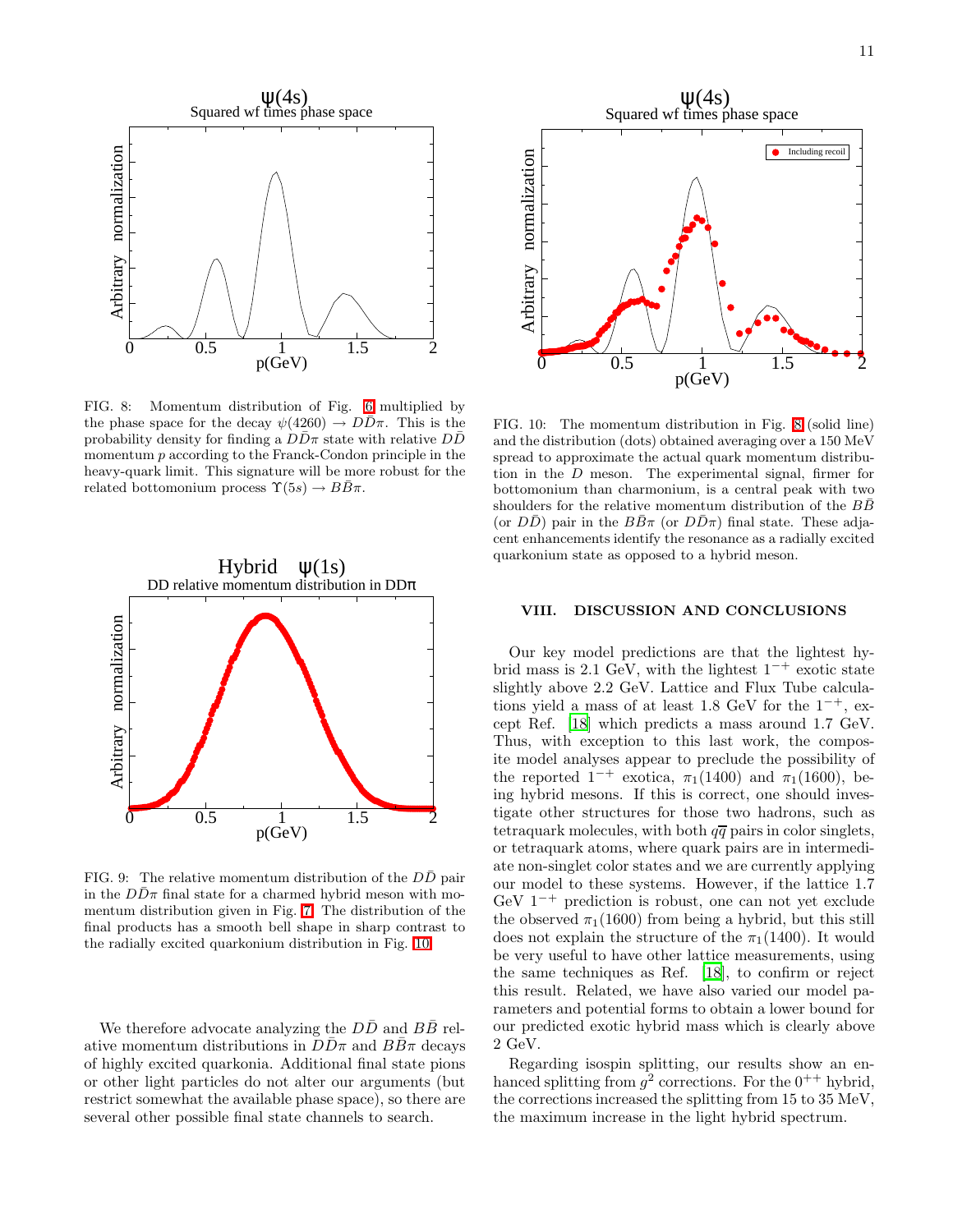In the strange sector, we predict the lightest non-exotic hybrid mass is 2.125 GeV, while the lightest exotic mass is 2.30 GeV. These values compare reasonably well with Flux Tube [\[20](#page-11-19), [21](#page-11-20), [22\]](#page-11-21) and, slightly lighter, lattice [\[18](#page-11-17)] results. For the charmed sector, our predictions of 3.83 GeV for the lightest hybrid and 4.02 GeV for the lowest exotic are also in good agreement with several other lattice and Flux Tube studies (see Table [I\)](#page-0-0).

As mentioned above, the different  $g^2$  corrections produced an overall small effect, about the same order as the Monte Carlo error. However, the hyperfine correction becomes important for heavier quark mass. In the charmed sector, this correction added about 500 to 600 MeV to the hybrid mass. Lastly, note the level ordering of the exotic isoscalar  $u\overline{u}g$  and  $s\overline{s}g$  spectra are the same,  $0^{--}$ ,  $1^{-+}$ ,  $1^{-+}$ ,  $1^{-+}$  and  $3^{-+}$ , but slightly different than the exotic  $c\bar{c}g$  system, where the  $0^{--}$  and lowest  $1^{-+}$ are degenerate. This is a consequence of the enhanced charmonium self-energy from the hyperfine interaction.

Finally, we discussed both low and high energy scenarios for observing hybrid mesons. For low energy studies involving light quark systems, dimensional counting rules predict specific power-law behaviors for distinguishing between production of conventional and hybrid mesons. For high energy investigations of heavy quark systems,

- <span id="page-11-0"></span>[1] D. Alde *et al.*, Phys. Lett. B **205**, 397 (1988).
- <span id="page-11-1"></span>[2] D. R. Thompson et al. (E852 Collaboration), Phys. Rev. Lett. 79, 1630 (1997).
- <span id="page-11-2"></span>[3] S. U. Chung et al. (E852 Collaboration), Phys. Rev. D 60, 092001 (1999).
- <span id="page-11-3"></span>[4] G. S. Adams et al. (E852 Collaboration), Phys. Rev. Lett 81, 5760 (1998).
- <span id="page-11-4"></span>[5] S. U. Chung et al. (E852 Collaboration), Phys. Rev. D 65, 072001 (2002).
- <span id="page-11-5"></span>[6] A. R. Dzierba et al., Phys. Rev. D **73**, 072001 (2006).
- <span id="page-11-6"></span>[7] D. V. Amelin et al. (VES Collaboration), Phys. Lett. B 356, 595 (1995).
- [8] A. Zaitsev, AIP Conf. Proc. 432, 461 (1998).
- <span id="page-11-7"></span>[9] A. Donnachie and Yu. S. Kalashnikova, Phys. Rev. D 60, 114011 (1999).
- <span id="page-11-9"></span><span id="page-11-8"></span>[10] K. Karch et al. (Crystal Ball Collaboration), Z. Phys. C 54, 33 (1992).
- <span id="page-11-10"></span>[11] J. Adomeit et al. (Crystal Barrel Collaboration), Z. Phys. C 71, 227 (1996).
- <span id="page-11-11"></span>[12] D. Barberis et al. (WA102 Collaboration), Phys. Lett. B 413, 217 (1997).
- <span id="page-11-12"></span>[13] Yu. S. Kalashnikova, Nucl. Phys. A689, 49 (2001).
- <span id="page-11-13"></span>[14] F. Buisseret and V. Mathieu, [arXiv:hep-ph/0607083.](http://arXiv.org/abs/hep-ph/0607083)
- <span id="page-11-14"></span>[15] C. Bernard *et al.*, Phys. Rev. D **56**, 7039 (1997).
- <span id="page-11-15"></span>[16] C. Bernard *et al.*, Nucl. Phys. (Proc. Suppl.) **B73**, 264 (1999).
- <span id="page-11-16"></span>[17] P. Lacock and K. Schilling, Nucl. Phys. (Proc. Suppl.) B73, 261 (1999).
- <span id="page-11-17"></span>[18] J. N. Hedditch et al., Phys. Rev. D **72**, 114507 (2005).
- <span id="page-11-18"></span>[19] X. Q. Luo and Z. H. Mei, Nucl. Phys. (Proc. Suppl.) B119, 263 (2003).
- <span id="page-11-19"></span>[20] T. Barnes, F. E. Close and E. S. Swanson, Phys. Rev. D

12

the Frank-Condon principle provides a useful constraint on the final state momentum distributions which should assist experimentalist in identifying heavy hybrid systems.

In summary, lattice, Flux Tube and our  $H_{\text{eff}}$  manybody approach all predict similar hybrid spectra and that the lightest  $1^{-+}$  exotic hybrid meson mass is near 2 GeV. This composite model agreement indicates that the  $\pi_1(1600)$  is not a hybrid meson but has an alternative structure. If true and if the  $\pi_1(1600)$  exists, it is more likely a tetraquark system, either a  $(q\overline{q})$   $(q\overline{q})$  meson molecule or an exotic  $qq\bar{q}\bar{q}$  atom. Future work will apply our model to light and heavy tetraquark systems including mixing with hybrid and conventional meson states. Three-body forces [\[40\]](#page-12-5) will also be examined.

#### Acknowledgments

Work supported in part by grants FPA 2004- 02602, 2005-02327, PR27/05-13955-BSCH (Spain) and U. S. DOE Grants DE-FG02-97ER41048 and DE-FG02- 03ER41260.

52, 5242 (1995).

- <span id="page-11-20"></span>[21] F. E. Close and P. R. Page, Nucl. Phys. B443, 233 (1995).
- <span id="page-11-21"></span>[22] K. Waidelich, Diploma Thesis, North Carolina State University (2001).
- <span id="page-11-22"></span>[23] T. Barnes, Ph.D. Thesis, Caltech (1977); Nucl. Phys. B158, 171 (1979); T. Barnes and F. Close, Phys. Lett. B 116, 365 (1982); M. Chanowitz and S. Sharpe, Nucl. Phys. B222, 211 (1983); T. Barnes et al., Nucl. Phys. B224, 241 (1983); M. Flensburg et al., Z. Phys. C 22, 293 (1984); P. Hasenfratz et al., Phys. Lett. B 95, 299 (1980).
- <span id="page-11-23"></span>[24] F. Iddir and L. Semlala, [arXiv:hep-ph/0511086.](http://arXiv.org/abs/hep-ph/0511086)
- [25] Y. Liu and X. Q. Luo, Phys. Rev. D **73**, 054510 (2006).
- [26] L. A. Griffiths, C. Michael and P. E. L. Rakow, Phys. Lett. B 129, 351 (1983).
- [27] S. Perantonis and C. Michael, Nucl. Phys. B347, 854 (1990).
- <span id="page-11-24"></span>[28] F. J. Llanes-Estrada and S. R. Cotanch, Nucl. Phys. A697, 303 (2002).
- <span id="page-11-25"></span>[29] F. J. Llanes-Estrada, S. R. Cotanch, A. P. Szczepaniak and E. S. Swanson, Phys. Rev. C 70, 035202 (2004).
- <span id="page-11-26"></span>[30] F. J. Llanes-Estrada, P. Bicudo and S. R. Cotanch, Phys. Rev. Lett. 96, 081601 (2006).
- <span id="page-11-27"></span>[31] F. J. Llanes-Estrada and S. R. Cotanch, Phys. Rev. Lett. 84, 1102 (2000).
- <span id="page-11-28"></span>[32] F. J. Llanes-Estrada and S. R. Cotanch, Phys. Lett. B 504, 15 (2001).
- <span id="page-11-29"></span>[33] T. D. Lee, Particle Physics and Introduction to Field Theory (Harwood Academic Publishers, New York, 1990).
- <span id="page-11-30"></span>[34] A. P. Szczepaniak and E. S. Swanson, Phys. Rev. D 65,